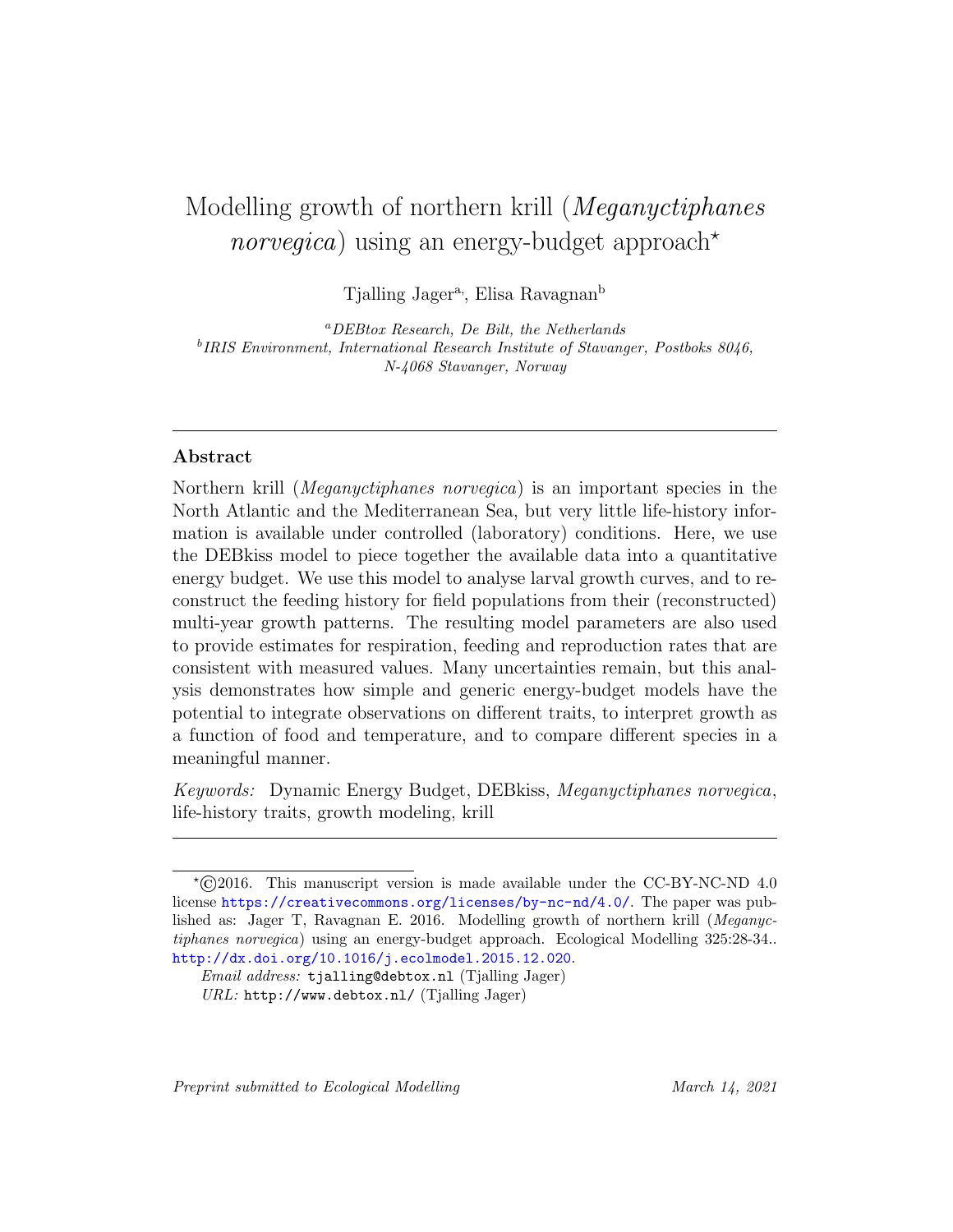## 1. Introduction

Krill forms a large part of the marine zooplankton, and a quantitative understanding of their life histories is important to predict their responses to a changing environment, and to protect populations from anthropogenic impacts. Dynamic Energy Budget (DEB) theory [\(Nisbet et al.,](#page-21-0) [2000\)](#page-21-0) is a valuable framework in this respect, as it links the acquisition of energy from the environment (feeding) to energy-requiring processes (growth, reproduction, etc.) over the entire life cycle. A simplified model from this framework, DEBkiss [\(Jager et al.,](#page-20-0) [2013\)](#page-20-0), has been quite succesful to interpret and to predict life-history traits of invertebrate animals as a function of environmental conditions and exposure to stressors (e.g., [Jager and Rav](#page-20-1)[agnan,](#page-20-1) [2015;](#page-20-1) [Barsi et al.,](#page-18-0) [2014;](#page-18-0) [Jager et al.,](#page-20-2) [2015\)](#page-20-2). The complete calibration of DEBkiss, however, still requires a substantial input of life-history data (especially observations on growth and reproduction) over a substantial part of the life cycle, under controlled (or at least well known) conditions. For krill, laboratory data on growth and reproduction are scarce, as the species are long lived and most of them do not cope well with laboratory conditions [\(Nicol,](#page-20-3) [2000\)](#page-20-3). Earlier, we pieced together the available data for the Antarctic krill (Euphausia superba) for a parameterisation of DEBkiss [\(Jager and](#page-20-1) [Ravagnan,](#page-20-1) [2015\)](#page-20-1). However, due to the lack of data on lipid storage and reproduction under controlled conditions, even for this species, the analysis had to be considered a provisional one.

For the northern krill (Meganyctiphanes norvegica), even less data is available; for example, we have not been able to locate a growth curve for post-larval stages under laboratory conditions. What is available, however, is laboratory growth data on larvae over the calyptopis and furcilia stages [\(Le Roux,](#page-20-4) [1974\)](#page-20-4), and several reconstructed growth curves based on size measurements of field-collected specimens [\(Cuzin-Roudy et al.,](#page-19-0) [2004;](#page-19-0) [Boysen and](#page-18-1) [Buchholz,](#page-18-1) [1984;](#page-18-1) [Labat and Cuzin-Roudy,](#page-20-5) [1996\)](#page-20-5). The question we address in this study is whether this scattered data can be used to parameterise DE-Bkiss, and what we can learn from this model about growth in the field under time-varying temperature and food availability. More specifically, we will parameterise the model using key elements from the reconstructed growth curves and the larval growth data under laboratory conditions. Next, we provide a reality check by comparing model predictions to measured data for other traits (feeding, respiration and reproduction), and use growth curves from field populations to reconstruct their feeding history. In earlier work,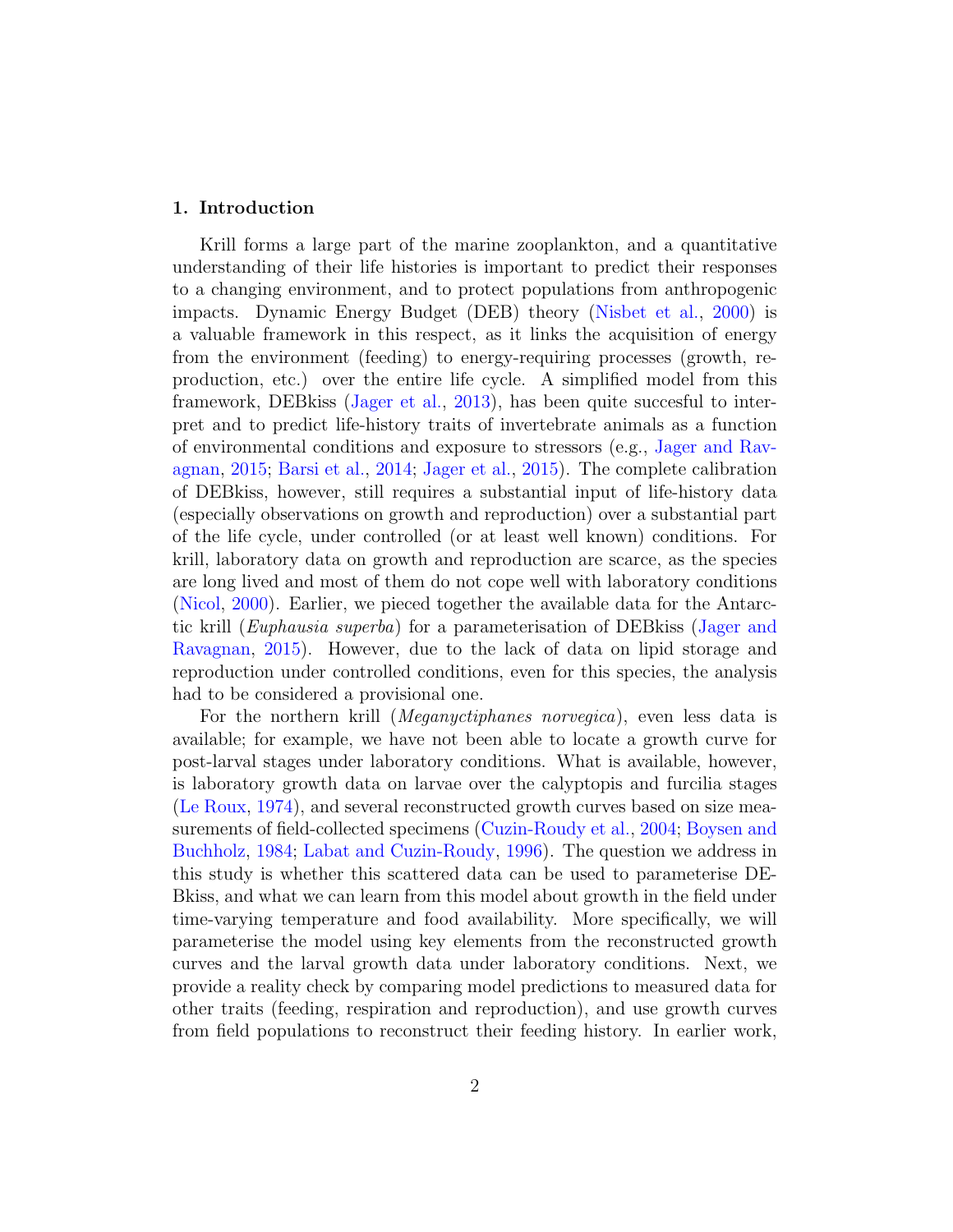DEB models proved to be powerful tools for such reconstructions (see e.g., [Freitas et al.,](#page-19-1) [2009;](#page-19-1) [Pecquerie et al.,](#page-21-1) [2012\)](#page-21-1).

The use of a generic energy-budget model implies that many 'details' on the life history will inevitably be lost. What we gain, however, is generality. For example, we do not need to start from scratch when moving from one species to another, making DEB-based models an efficient building block for individual-based population models [\(Martin et al.,](#page-20-6) [2012\)](#page-20-6). More recently, elements from DEBkiss were used in an individual-based model for Antarctic krill [\(Groeneveld et al.,](#page-19-2) [2015\)](#page-19-2). Furthermore, the generality of the DEBkiss framework allows us to make meaningful comparisons between northern krill and other krill species such as Antarctic krill [\(Jager and Ravagnan,](#page-20-1) [2015\)](#page-20-1), but also other crustaceans such as copepods [\(Jager et al.,](#page-20-2) [2015\)](#page-20-2), or even quite unrelated species such as freshwater snails [\(Barsi et al.,](#page-18-0) [2014\)](#page-18-0). Apart from the relevance for northern krill ecology, this study is therefore also a demonstration how simple, generic, models for the energy budget can aid the interpretation of life-history data.

## 2. Methods

# 2.1. Basic model equations

The DEBkiss model is schematically shown in Fig. [1,](#page-3-0) and has been described in detail elsewhere [\(Jager et al.,](#page-20-0) [2013;](#page-20-0) [Jager,](#page-20-7) [2015\)](#page-20-7). The model equations for growth can be rewritten to the von Bertalanffy growth curve; as a differential equation for the physical length  $(L_w)$  of the organism as function of the food level  $(f)$ :

<span id="page-2-0"></span>
$$
\frac{d}{dt}L_w = r_B(fL_{wm} - L_w) \text{ with } L_w(0) = L_{w0}
$$
 (1)

Where f is the scaled functional response  $(f = 1 \text{ marks } ad \text{ libitum}$  feeding and  $f = 0$  is complete starvation). The two remaining parameters are  $L_{wm}$ , the maximum physical length at abundant food, and  $r_B$  the von Bertalanffy growth rate constant. This differential equation can be solved analytically when all parameters are constant. However, as we want to apply the model to time-varying food and temperature situations, we stick to the differential equation here.

Temperature  $(T)$  is assumed to affect all physiological rate constant by the same factor  $F_T$ , following from the Arrhenius relationship: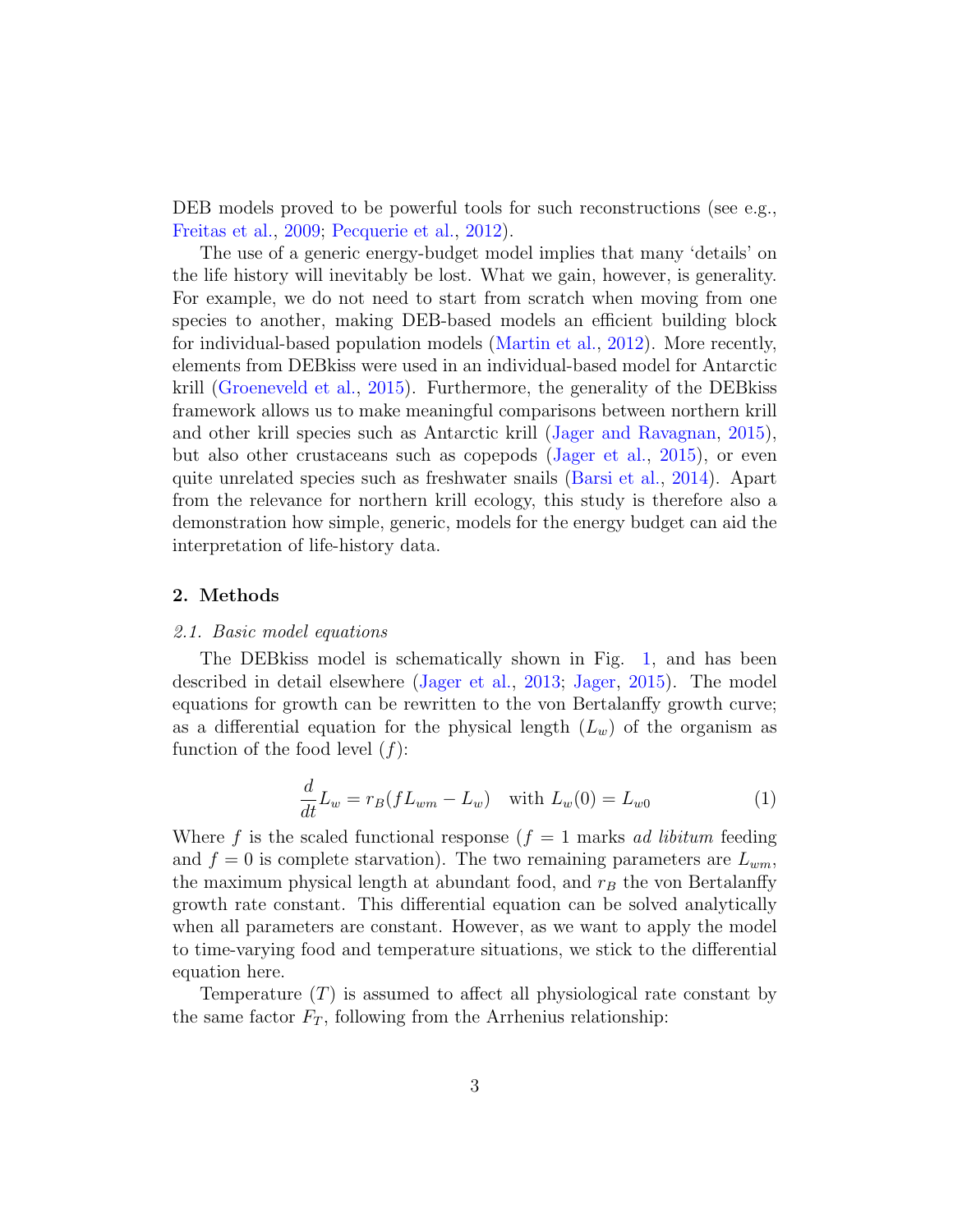

<span id="page-3-0"></span>Figure 1: Diagram of the DEBkiss model with all state variables (the masses  $W_i$ ) and mass fluxes  $(J_i)$ . The  $\kappa$  node represents the allocation of the assimilation flux to the soma (structural tissues and its maintenance needs) with a fixed fraction  $\kappa$ . The remaining fraction  $(1 - \kappa)$  is allocated to maturation or the reproduction buffer. The buffer is used to pay maintenance costs under starvation, and to fuel gonad maturation and reproduction. The node  $b$  represents the switching on of feeding at 'birth', and the node  $p$  represents a switch from maturation to reproduction buffer at 'puberty'.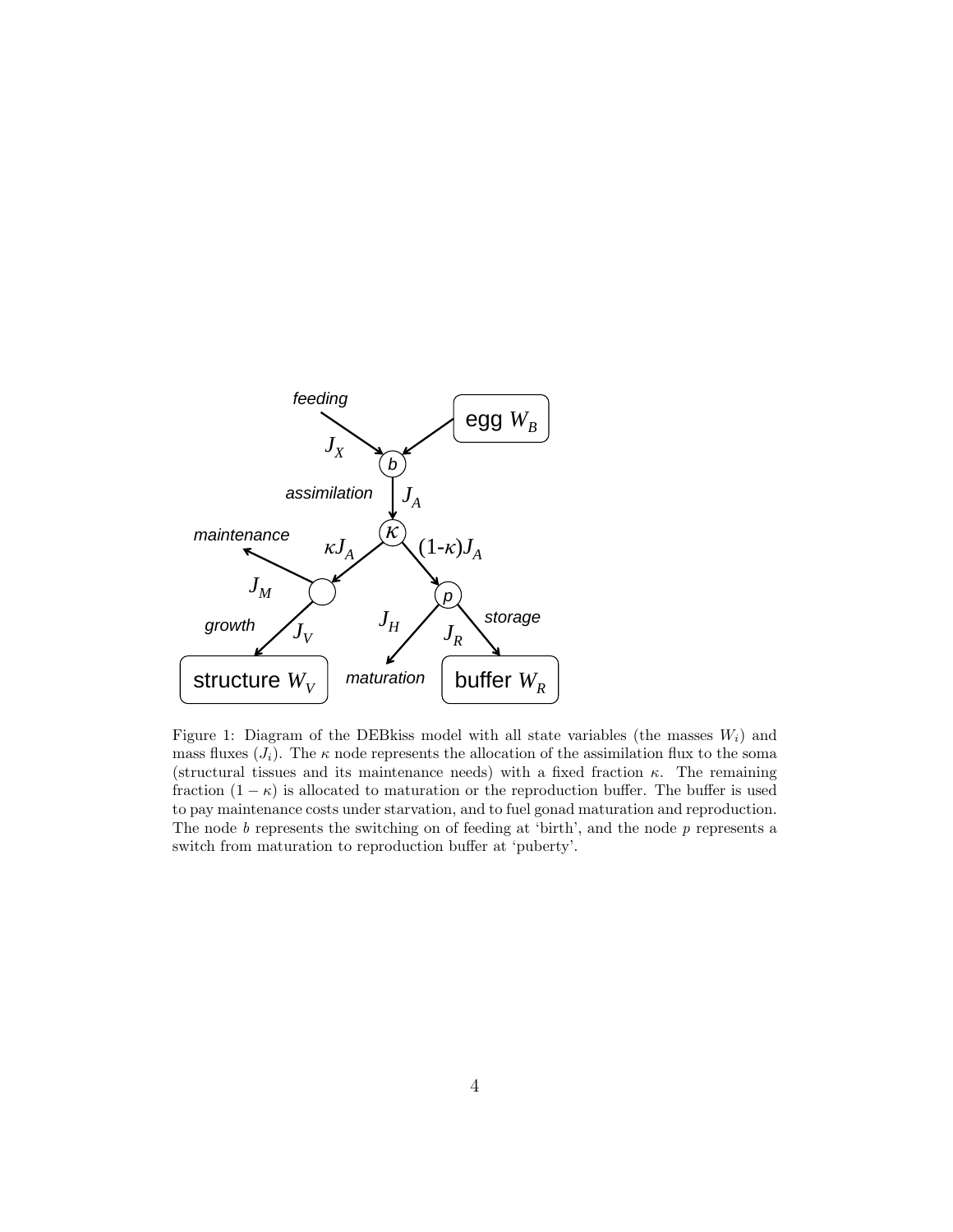<span id="page-4-0"></span>
$$
F_T = \exp\left(\frac{T_A}{T_{ref}} - \frac{T_A}{T}\right) \tag{2}
$$

Where  $T_A$  is known as the Arrhenius temperature, and  $T_{ref}$  is a reference temperature (all in Kelvin).

The model parameters  $r_B$  and  $L_{wm}$  from Eq. [1](#page-2-0) are compound parameters that are determined by more basic parameters of the energy budget (the primary parameters). The von Bertalanffy rate constant  $r_B$  relates to the volume-specific maintenance costs  $(J_M^v)$  of the organism [\(Jager et al.,](#page-20-0) [2013\)](#page-20-0):

<span id="page-4-1"></span>
$$
r_B = \frac{y_{VA}}{3d_V} J_M^v \tag{3}
$$

Where  $y_{VA}$  is the yield of body structure on assimilates, and  $d_V$  the dry weight of structure per unit of structural volume (numerically equivalent to the dry/wet weight ratio). The maximum length follows from the primary parameters as follows:

<span id="page-4-2"></span>
$$
L_{wm} = \frac{\kappa J_{Am}^a}{\delta_M J_M^v} \tag{4}
$$

Where  $\kappa$  is the fraction of the assimilation flux allocated to the soma (struc-tural growth and maintenance, see Fig. [1\)](#page-3-0),  $J_{Am}^a$  is the maximum area-specific assimilation rate, and  $\delta_M$  is the shape correction coefficient to translate actual body length to volumetric body length (the cubic root of volume).

#### 2.2. Model predictions

If we set reasonable default values for the additional model parameters and conversion factors, we can use the estimates for  $L_{wm}$  and  $r_B$  to calculate primary parameters of the energy budget, and use those to predict other physiological traits of the species, such as respiration, feeding rates, and reproductive output (see [Jager and Ravagnan,](#page-20-1) [2015\)](#page-20-1).

Oxygen use is related to the sum of a number of dissipating mass fluxes, mainly maintenance  $(J_M)$ , maturation  $(J_H)$ , and the overhead costs for growth  $(J_{V_o})$  and reproduction  $(J_{Ro})$ . Ignoring the contribution of the latter process (which is rather small, and only relevant in females when eggs are being prepared), these fluxes (in  $mg/d$ ) are specified as functions of the volumetric body length  $(L = \delta_M L_w)$  as follows [\(Jager et al.,](#page-20-0) [2013;](#page-20-0) [Jager,](#page-20-7) [2015\)](#page-20-7):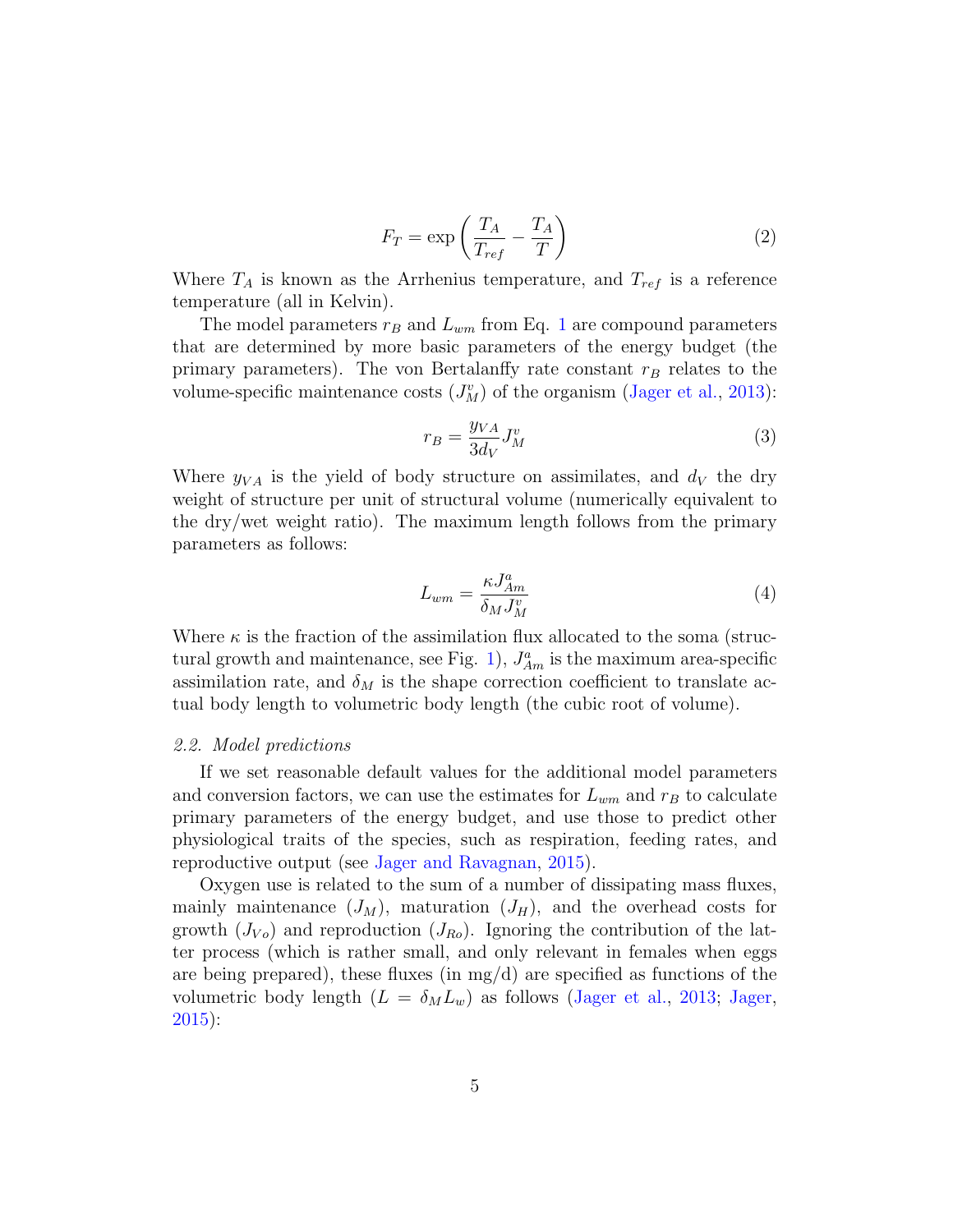<span id="page-5-1"></span>
$$
J_M = J_M^v L^3 \tag{5}
$$

$$
J_H = (1 - \kappa) f J_{Am}^a L^2 \tag{6}
$$

$$
J_{Vo} = (1 - y_{VA}) \left( \kappa f J_{Am}^a L^2 - J_M^v L^3 \right) \tag{7}
$$

Maturation is the process by which assimilates are burnt to increase the complexity of the organism, and which thus contributes to the respiration flux. At 'puberty', this flux is assumed to switch to the reproduction buffer (see Fig. [1\)](#page-3-0).

The dissipation fluxes are in mg dry weight of assimilates or body weight per day (in DEBkiss, assimilates and structure are assumed to have a similar composition, so for the respiration predictions, the difference can be ignored). This can be converted into carbon fluxes by multiplying with the weight of carbon per unit of dry body weight  $(d_C)$ , to moles using the molar weight of carbon, and subsequently to moles of  $O_2$  assuming a respiration quotient of 0.9 (as was used in [Jager and Ravagnan,](#page-20-1) [2015\)](#page-20-1). The fluxes will be expressed per dry weight of animal by dividing by the dry body weight:

<span id="page-5-0"></span>
$$
W_V = d_V L^3 \tag{8}
$$

It should be noted that  $W_V$  is the structural body weight. Krill will build up a seasonal lipid storage (see e.g.,  $B\ddot{\text{a}}$  mstedt, [1976\)](#page-18-2), and since such a storage is not expected to require maintenance, this process may bias the comparison between observed respiration rates and model prediction to some extent (see [Jager and Ravagnan,](#page-20-1) [2015\)](#page-20-1).

The maximum specific assimilation rate can be used to estimate the feeding rate in mg dry weight of food per day (see [Jager and Ravagnan,](#page-20-1) [2015\)](#page-20-1):

<span id="page-5-2"></span>
$$
J_X = \frac{f J_{Am}^a L^2}{y_{AX}}\tag{9}
$$

Where  $y_{AX}$  is the assimilation efficiency from food. Similar to the respiration rates, the feeding rate will also be expressed per unit of body weight (again, with a potential bias if the body mass of the experimental animals included a considerable lipid storage).

For krill, we propose to view the seasonal lipid storage as (part of) the reproduction buffer (see Fig. [1\)](#page-3-0). At 'puberty', the  $1 - \kappa$  flux of assimilates is shifted from maturation to storage, which can be used both for surviving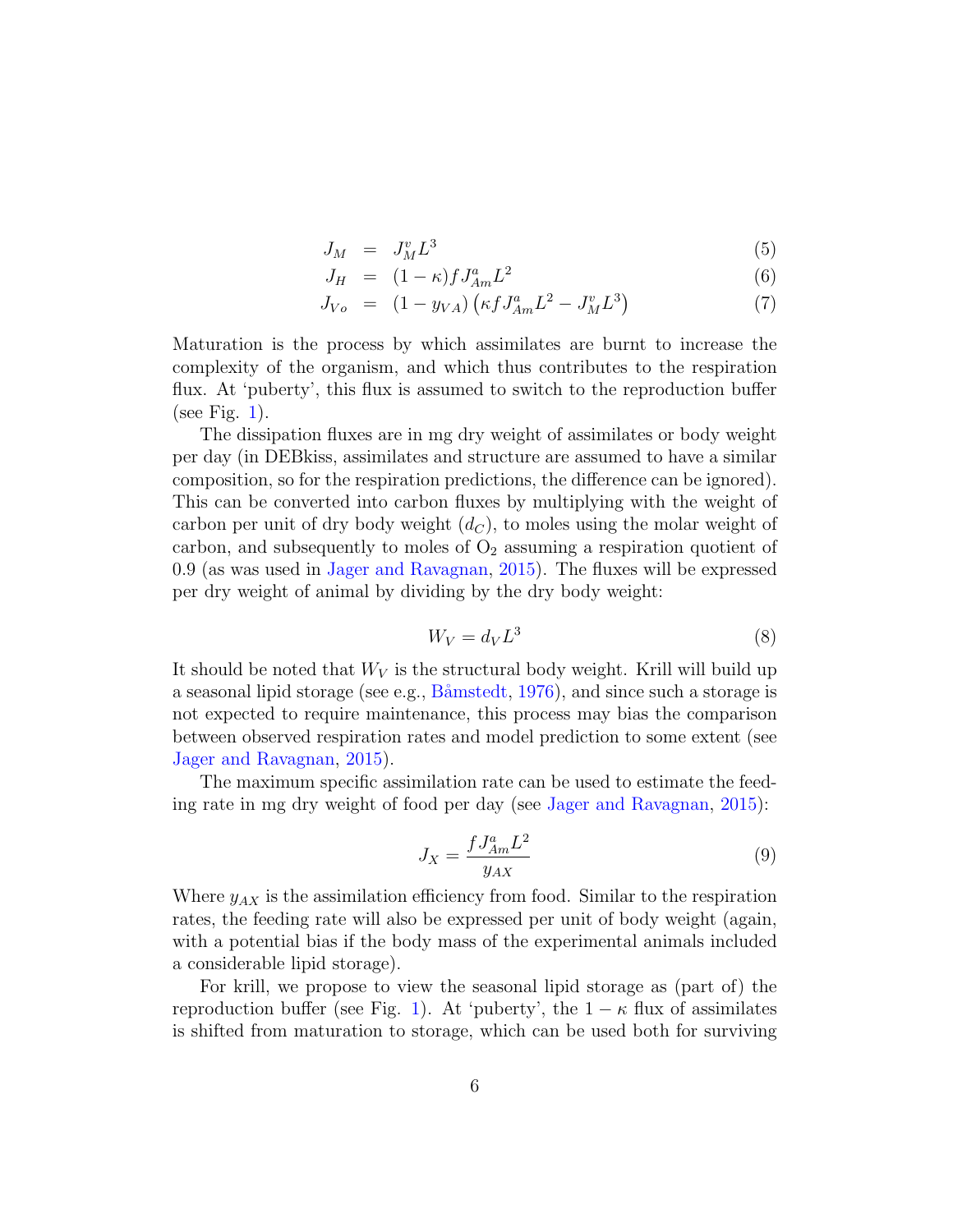seasonal episodes of poor food availability and for fuelling egg production. At this moment, it is not clear at which life stage this switch occurs, and whether it is complete and definitive [\(Jager and Ravagnan,](#page-20-1) [2015\)](#page-20-1). Furthermore, the rules for handling this reproduction buffer cannot yet be established, i.e., deciding when to spawn, how much of the buffer to convert into eggs, and when to stop spawning to build up sufficient storage for the next unfavourable season. In the complete absence of data on storage and reproduction under controlled conditions, it is difficult to make realistic predictions for this aspect of krill life history (some energetic constraints are presented in the supporting information). What we can do, however, is to check whether reported estimates for the size of an egg batch and the spawning interval are energetically feasible with our parameterisation. For adults, the flux of resources into the reproduction buffer  $(J_R)$ , can be translated into a continuous egg production rate  $(R, \text{ in eggs/day})$ :

<span id="page-6-0"></span>
$$
J_R = (1 - \kappa) f J_{Am}^a L^2 \tag{10}
$$

$$
R = J_R \frac{y_{BA}}{W_{B0}} \tag{11}
$$

This calculation rests on the assumption that the entire  $1-\kappa$  flux is converted into eggs. Krill, however, do not reproduce continuously, but rather spawn large batches of eggs during the reproductive season. An estimate for the number of eggs in a single batch can be obtained by multiplying  $R$  with the number of days over which the batch is built up.

#### 2.3. Reconstructing feeding history

Several growth curves under field conditions have been pieced together from field-collected animals in three locations: the Kattegat [\(Boysen and](#page-18-1) [Buchholz,](#page-18-1) [1984\)](#page-18-1), Clyde Sea [\(Cuzin-Roudy et al.,](#page-19-0) [2004\)](#page-19-0), and the Ligurian Sea [\(Labat and Cuzin-Roudy,](#page-20-5) [1996\)](#page-20-5). However, only the Kattegat analysis is discussed in the main text; the other two sets are presented in the supporting information.

We can use these growth curves to reconstruct the scaled functional response  $(f, \text{see Eq. 1})$  that the animals must have experienced in the field over the year. To do this, we need to know the relevant temperature profile over the year. The water temperature, however, not only varies over time but also with depth (especially during summer). Krill reside in deep water during the day, but come up to the surface layers at night, although their abundance in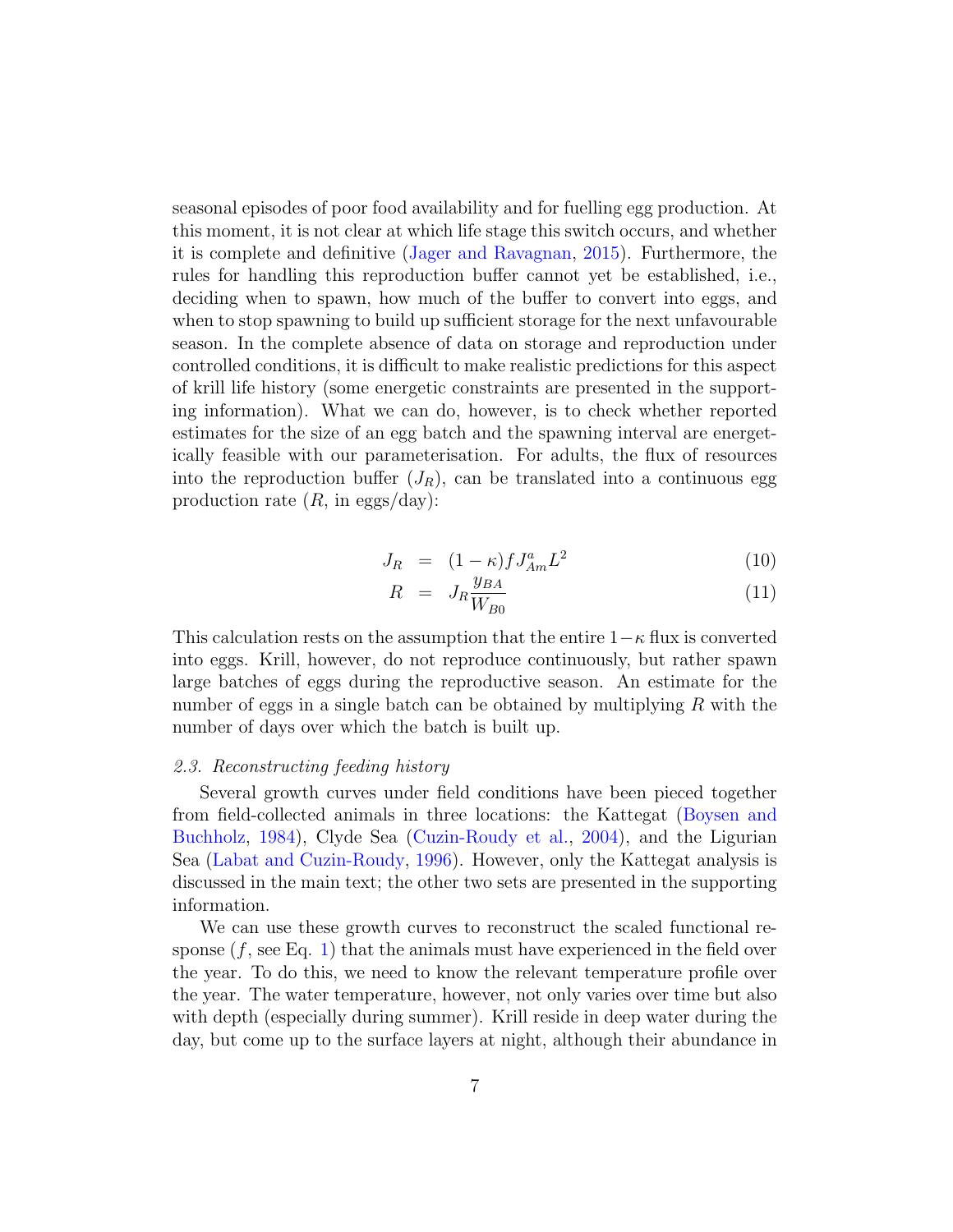the uppermost layer is generally low [\(Tarling et al.,](#page-21-2) [1999\)](#page-21-2). [Saborowski et al.](#page-21-3) [\(2000\)](#page-21-3) assumed that krill are subjected to surface temperatures for 6 hours per day, and to deep water temperatures for the remaining 18 hours. We can use the temperature profiles of [Saborowski et al.](#page-21-4) [\(2002\)](#page-21-4) to construct a representative exposure temperature range. As a pragmatic choice, we calculated a weighted average between the temperature at 25 m depth (weight 1) and 100 m (weight 3) for summer and winter. Assuming that the minimum temperature occurs at 1 February, and the maximum at 1 August, we used a sine function to represent daily temperature.

To present the model animal with a scaled functional response  $f$  as a continuous function of time, we used a cubic spline specified by nodes at regular intervals (every 100 days). All nodes are simultaneously fit to the body size data, given the representative temperature profile over the year. This analysis is based on the assumption that growth strictly follows the von Bertalanffy model (Eq. [1\)](#page-2-0), with the same parameter values in each population, and that the only differences in growth are caused by temperature (Eq. [2\)](#page-4-0) and feeding situation (Eq. [1\)](#page-2-0).

# 2.4. Data treatment, modelling and statistics

Data were extracted from the graphs in the original publications using the freeware PlotReader (<http://jornbr.home.xs4all.nl/plotreader>). The respiration data compiled by [Tremblay et al.](#page-21-5) [\(2014\)](#page-21-5) were obtained from the supplement to the original publication. The model was implemented in Matlab using the BYOM platform (<http://www.debtox.info/byom.html>). For fitting, a likelihood function was optimised, assuming independent and normally-distributed errors. Confidence intervals on parameter estimates were generated by profiling the likelihood function. For the credible intervals on model outputs, we took a Bayesian perspective, sampling from the posterior distribution (2000 samples, using uniform priors).

# 3. Results and discussion

#### 3.1. Parameterising the model

In the absence of growth curves for northern krill under controlled conditions, the three parameters of the von Bertalanffy model (Eq. [1\)](#page-2-0) need to be established in a cruder way. We can fix  $L_{wm} = 45$  mm, which is a reason-able maximum size for the species (see [Tarling,](#page-21-6) [2010\)](#page-21-6). The  $r_B$  can now be established from the growth rate (see Eq. [3\)](#page-4-1), as long as f is known. This is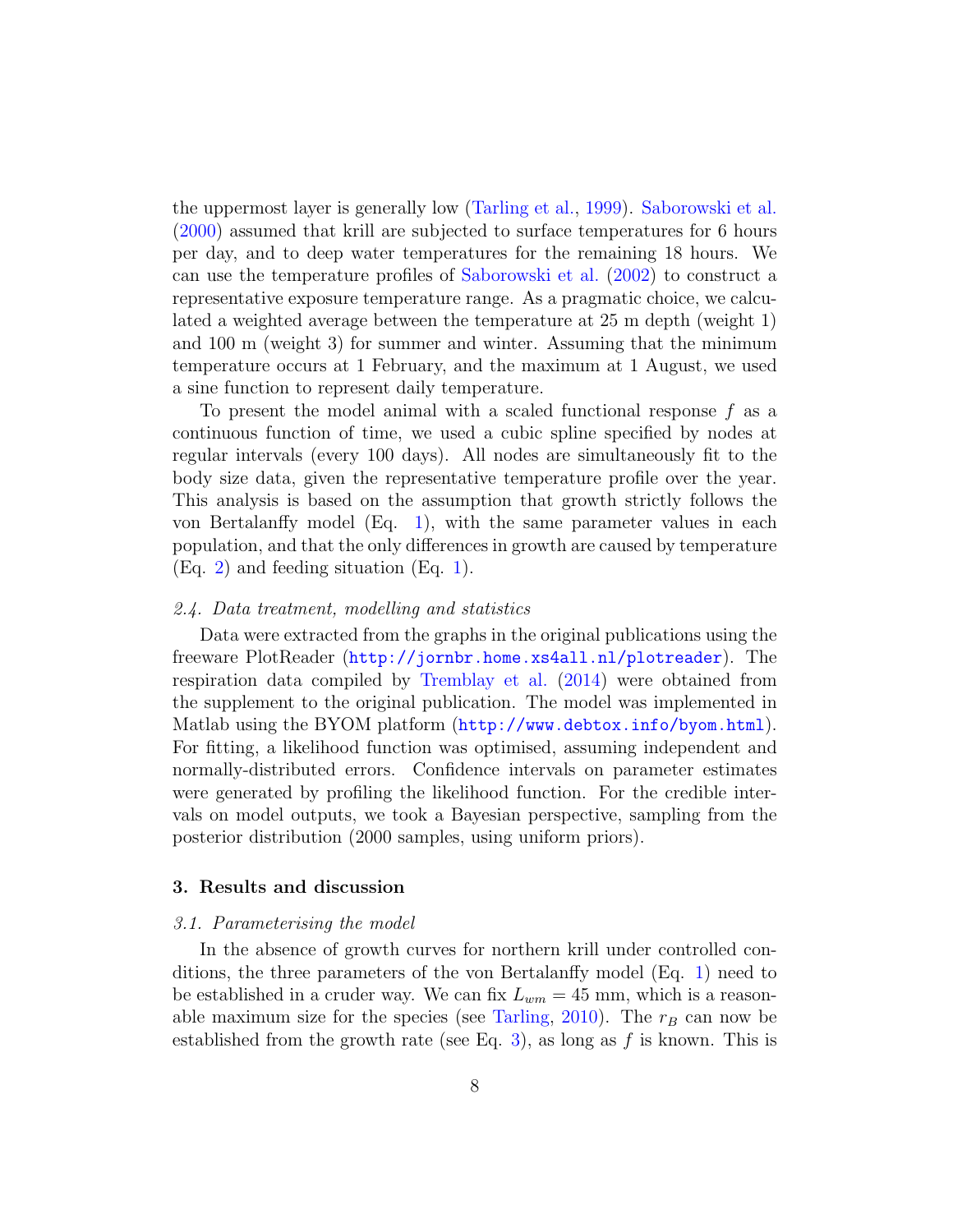a problem here as the growth curves that we have are from the field, where food level is unknown, and not necessarily *ad libitum*. The larval growth data of [Le Roux](#page-20-4) [\(1974\)](#page-20-4) are from the laboratory, but the larvae may grow slower than predicted from the curves for the juveniles/adults (as was the case for Antarctic krill, [Jager and Ravagnan,](#page-20-1) [2015\)](#page-20-1).

As a practical solution, we looked at the steepest growth curve as reconstructed from field-collected animals, which is the one in Clyde Sea, as reported by [Cuzin-Roudy et al.](#page-19-0) [\(2004\)](#page-19-0). Steepest growth is around the first two summer data points. If we can assume ad libitum food  $(f = 1)$  here, the absolute growth rate  $(dL_w/dt \text{ in mm/d})$  can be translated into  $r_B = 0.0062$  $1/d$  using Eq. [1.](#page-2-0) We assume a temperature of 9 $\degree$ C for this growth rate (the representative summer temperature in the Clyde Sea, see methods section).

We need additional model parameters and conversion factors to translate the von Bertalanffy parameters to the underlying energy-budget parameters, and to predict respiration and feeding rates. The dry weight density  $(d_V)$  and carbon content  $(d_C)$  were taken from the data collection of [Brey et al.](#page-19-3) [\(2010,](#page-19-3) conversions databank version 4 of 2012). The shape correction  $(\delta_M)$  could be derived from the regression between dry weight and total body length in [Lindley et al.](#page-20-8) [\(1999\)](#page-20-8), using Eq. [8](#page-5-0) to convert dry weights to volumetric length. The assimilation efficiency was taken from Fowler and co-workers, as cited by [Heyraud](#page-19-4) [\(1979\)](#page-19-4). For  $y_{BA}$ ,  $y_{VA}$  and  $\kappa$ , defaults are used [\(Jager](#page-20-0) [et al.,](#page-20-0) [2013\)](#page-20-0). Egg dry weight  $(W_{B0})$  was calculated from the fresh weight reported by [Cuzin-Roudy](#page-19-5) [\(2010\)](#page-19-5) and the established value for  $d_V$ . All fixed parameters and conversion factors are summarised in Table [1.](#page-9-0)

Using a fixed value for  $\kappa$  does not influence the goodness-of-fit of the model on growth data (as  $\kappa$  is not part of Eq. [1\)](#page-2-0). However, the values for the underlying energy-budget parameters (particularly  $J_{Am}^a$ ) will depend on the choice of  $\kappa$  (see Eq. [4\)](#page-4-2), and hence, the absolute parameter values need to be treated with care. Precise estimation of  $\kappa$  requires information on the investment into the  $1 - \kappa$  branch, i.e., on the build up of the reproduction buffer under well-known conditions (specifically, food and temperature). Such information is lacking for northern krill, but the model predictions for feeding rate and size of egg batches (see Section [3.3\)](#page-10-0) can shed some light on the suitability of the default used.

Using a fixed value for the shape parameter  $(\delta_M)$  implies that we assume isomorphic growth, i.e., that structural body weight is proportional to physical length cubed. For Antarctic krill, this was found to be a good approximation, at least for the feeding stages [\(Jager and Ravagnan,](#page-20-1) [2015\)](#page-20-1).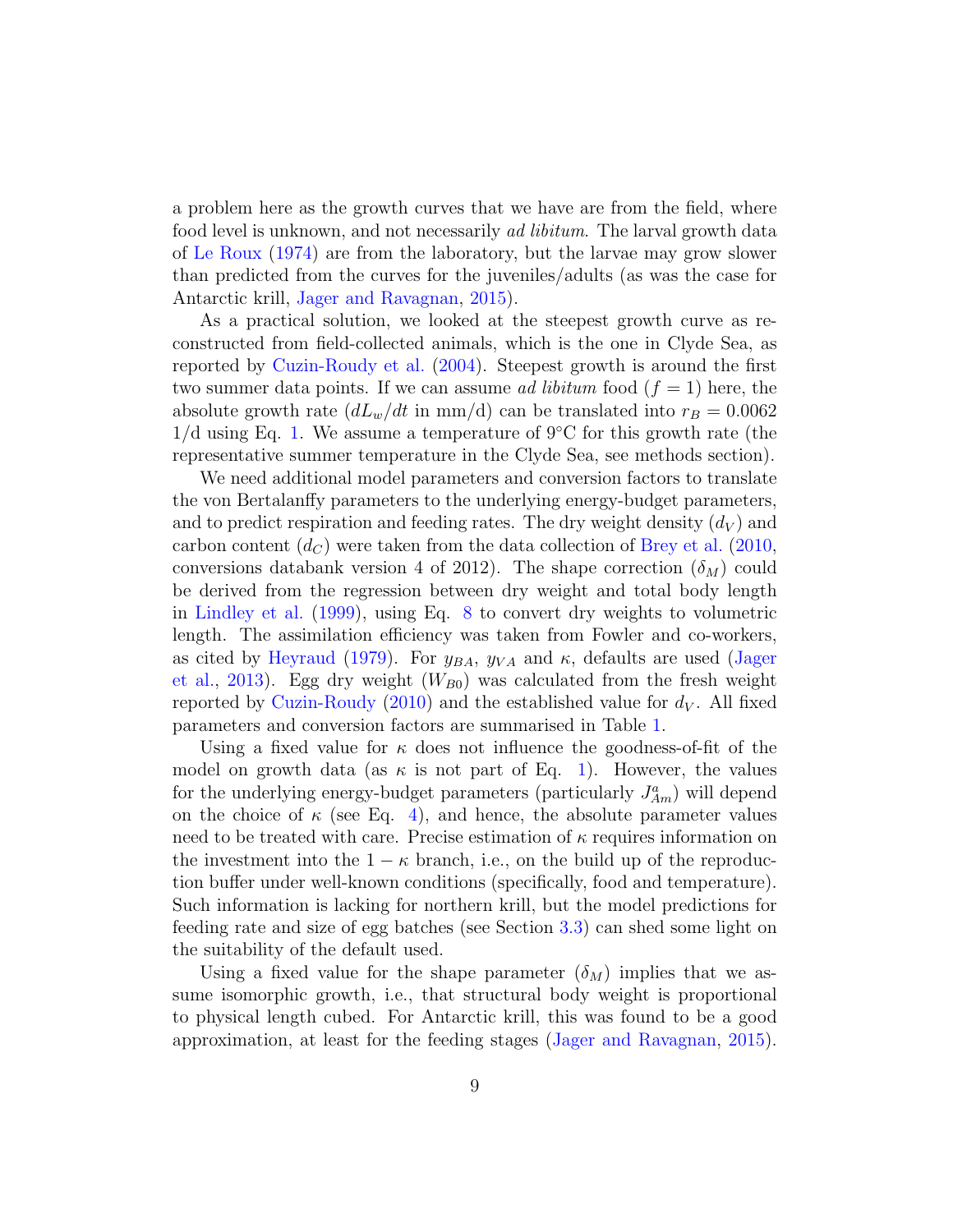<span id="page-9-0"></span>

|            | Table 1: Fixed parameters and conversion factors in this study. |        |                                    |  |  |
|------------|-----------------------------------------------------------------|--------|------------------------------------|--|--|
| Symbol     | Explanation                                                     | Value  | unit                               |  |  |
| $d_C$      | fraction carbon in dry weight                                   | 0.42   | $mg \, mg^{-1}$ (dwt.)             |  |  |
| $d_V$      | dry weight density of structure                                 | 0.21   | $mg$ mm <sup><math>-3</math></sup> |  |  |
| $L_{wm}$   | maximum length                                                  | 45     | mm                                 |  |  |
| $r_B$      | von Bertalanffy rate constant                                   | 0.0062 | $d^{-1}$                           |  |  |
| $T_{ref}$  | reference temperature $(9^{\circ}C)$                            | 282    | Κ                                  |  |  |
| $W_{B0}$   | dry weight of a single egg                                      | 0.0076 | $mg$ (dwt.)                        |  |  |
| $y_{AX}$   | yield of assimilates on food                                    | 0.76   | $mg \, mg^{-1}$ (C)                |  |  |
| $y_{BA}$   | yield of egg buffer on assimilates                              | 0.95   | $mg \, mg^{-1}$ (dwt.)             |  |  |
| $y_{VA}$   | yield of structure on assimilates                               | 0.8    | $mg mg^{-1}$ (dwt.)                |  |  |
| $\delta_M$ | shape correction coefficient                                    | 0.21   | $\left( -\right)$                  |  |  |
| $\kappa$   | allocation fraction to the soma                                 | 0.8    |                                    |  |  |

In practice, weight-length relationships may deviate from isomorphism when animals with a considerable storage are included (storage is not part of structure in the model).

#### 3.2. Fitting larval growth data

Data were extracted from [Le Roux](#page-20-4) [\(1974\)](#page-20-4), who studied larval growth (calyptopis and furcilia stages) in four different food treatments and at two temperatures (Fig. [2\)](#page-10-1). These data were fitted with the von Bertalanffy model of Eq. [1,](#page-9-0) with parameters  $r_B$  and  $L_m$  fixed as in Table 1, and the temperature effect of Eq. [2.](#page-4-0) This provides estimates for the scaled functional response  $f$ in each food treatment, and the Arrhenius temperature  $T_A$  (Table [2\)](#page-11-0).

The estimates for the scaled functional response f are considerably lower than 1, even for the best food treatment in this experiment (Table [2\)](#page-11-0). This could point at experimental problems, such as a sub-optimal food source for these stages (see [Zimmer et al.,](#page-21-7) [2012\)](#page-21-7). However, initial slow growth is observed in a range of species, and may indicate a form of metabolic acceleration over the life cycle [\(Kooijman,](#page-20-9) [2014\)](#page-20-9). For example, a step-up of assimilation at the start of the juvenile stage (type A acceleration) may explain the observed discrepancy. In Antarctic krill, the larval period was also longer than predicted from the growth rate of the juveniles/adults [\(Jager](#page-20-1) [and Ravagnan,](#page-20-1) [2015\)](#page-20-1). In that case, however, this appeared to be specifically due to a slow growth rate in the furcilia stages (and not for the calyptopis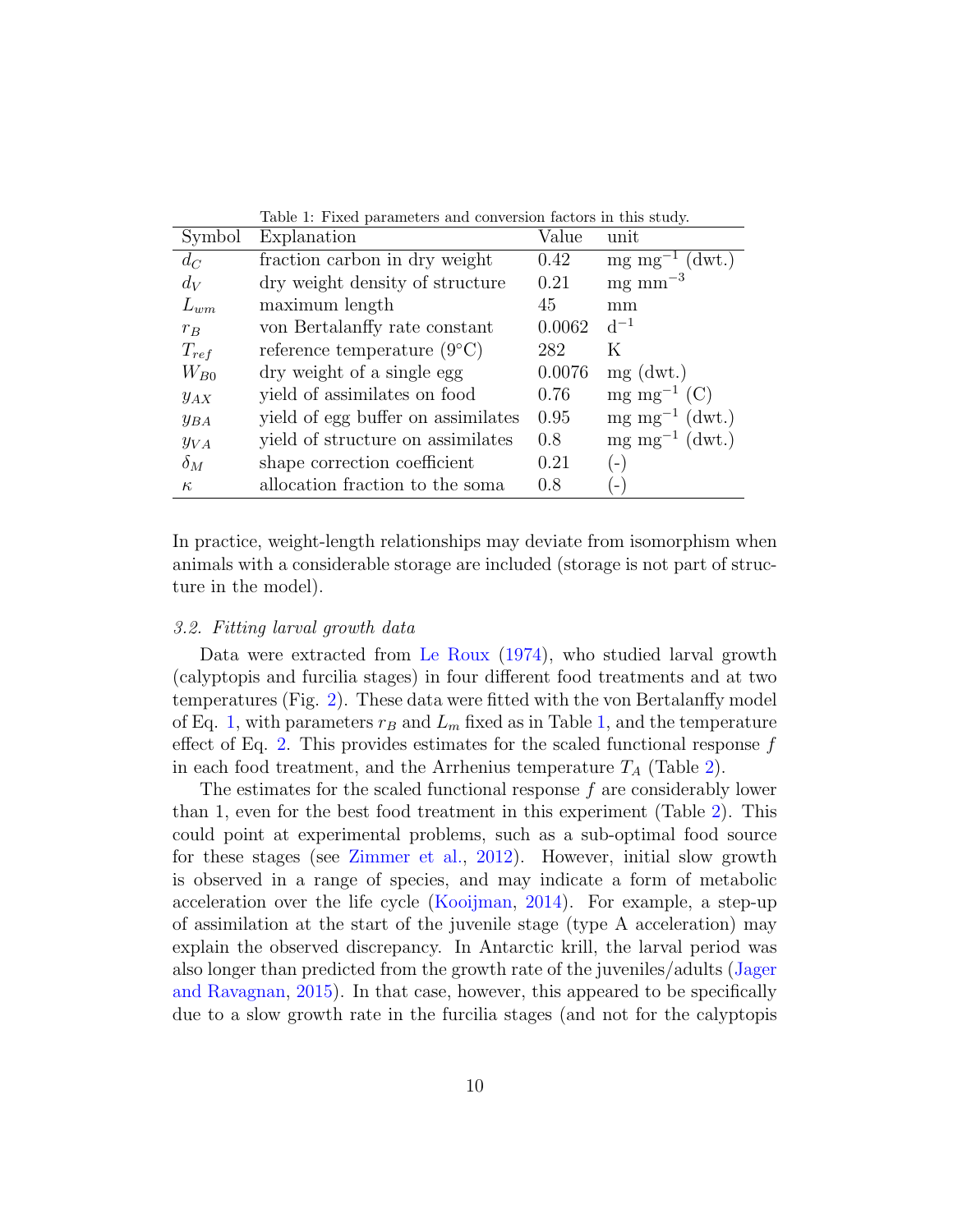

<span id="page-10-1"></span>Figure 2: Fitting larval growth data for four different feeding regimes (left panel, 10◦C, food regimes specified in Table [2\)](#page-11-0) and two temperatures (right panel, set 5 at  $20\textdegree C$  and set 6 at  $10^{\circ}$ C).

larvae). Such a difference between these two larval types was not apparent for northern krill in the study of [Le Roux](#page-20-4) [\(1974\)](#page-20-4) (Fig. [2\)](#page-10-1).

# <span id="page-10-0"></span>3.3. Predicting respiration, feeding and reproduction

Using the model parameters from Tables [1](#page-9-0) and [2,](#page-11-0) we can predict respiration, feeding and reproduction rates as a function of body size and temperature. Respiration has contributions from various processes, notably maintenance  $(Eq. 5)$  $(Eq. 5)$ , maturation  $(Eq. 6)$  $(Eq. 6)$  and growth overheads  $(Eq. 7)$  $(Eq. 7)$ . What we measure as respiration depends on the life stage and the experimental design. For adults, maturation ceases and the allocated energy is not dissipated anymore but stored in the reproduction buffer. During respiration measurements, animals are generally not fed, and at some point, growth will stop (and therefore also the dissipated overheads of growth). The minimum respiration rate is represented by the maintenance costs only, although maintenance needs may be reduced on prolonged starvation [\(Ikeda and Dixon,](#page-19-6) [1982\)](#page-19-6) or in response to light regime [\(Teschke et al.,](#page-21-8) [2007\)](#page-21-8). In Fig. [3,](#page-12-0) we plot three predictions to indicate the range of respiration rates that can be expected from the model parameterisation (the maximum rate is based on the sum of the three above-mentioned dissipation fluxes).

For respiration, we used the data from [Saborowski et al.](#page-21-4) [\(2002\)](#page-21-4) for males from three locations, incubated at different temperatures. The reported respiration rates had been scaled allometrically to a standard body length of 30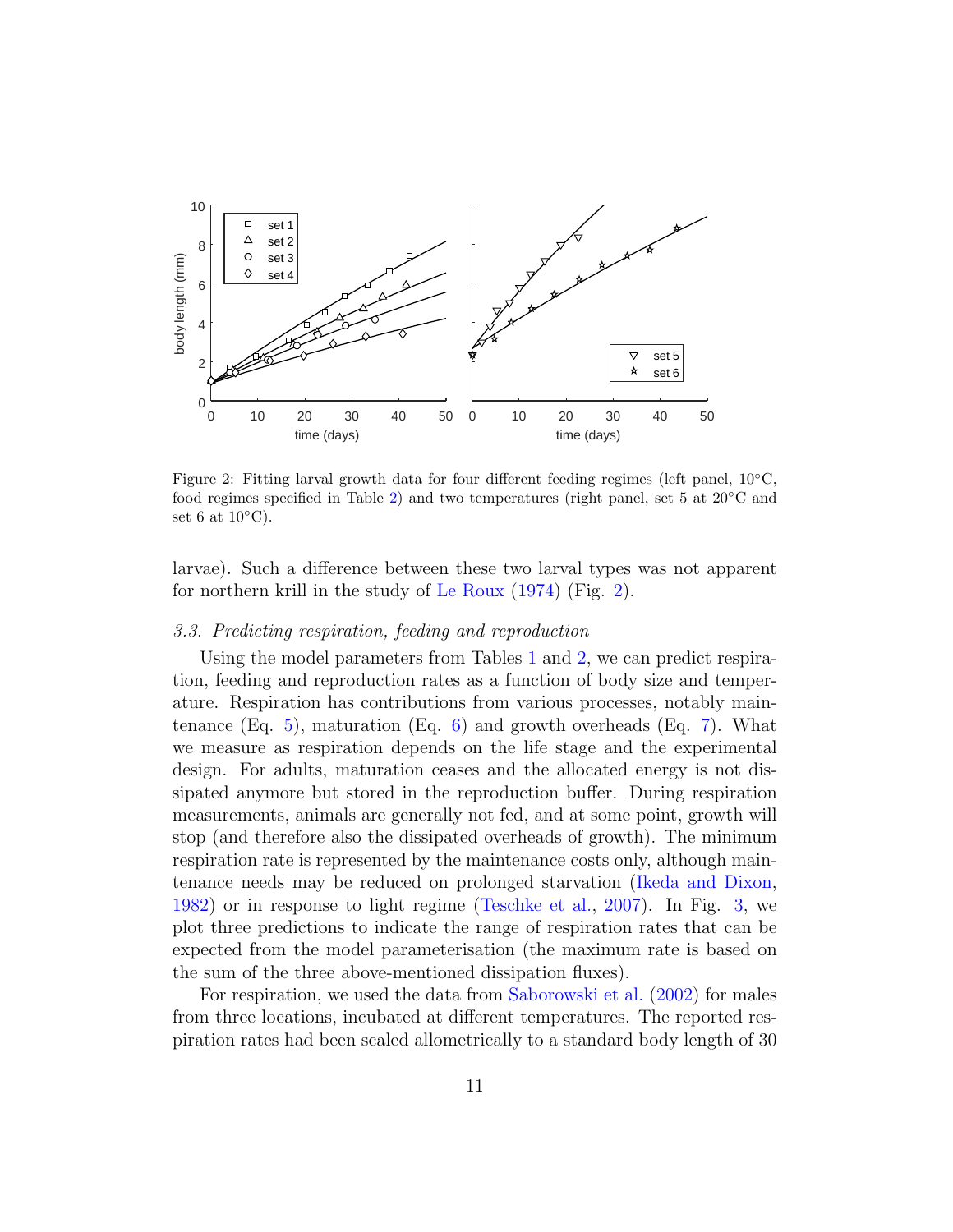<span id="page-11-0"></span>Table 2: Model parameters estimated from the von Bertalanffy parameters and the larval growth data. For the latter fit (see Fig. [2\)](#page-10-1), parameters are shown with 95% confidence intervals.

| Symbol     | Explanation                        | Value                | unit                                    |
|------------|------------------------------------|----------------------|-----------------------------------------|
| $J_{Am}^a$ | specific max. assimilation rate    | 0.058                | $mg \, \text{mm}^{-2} \, \text{d}^{-1}$ |
| $J_M^v$    | specific maintenance rate          | 0.0049               | mg mm <sup>-3</sup> d <sup>-1</sup>     |
|            | scaled functional response         |                      |                                         |
|            | Artemia and algae (set $1, 5, 6$ ) | $0.59(0.57-0.61)$    | $\equiv$                                |
|            | Artemia only (set 2)               | $0.46(0.44-0.48)$    | ( – 1                                   |
|            | algae only, every day (set 3)      | $0.39(0.36-0.41)$    | $\left( -\right)$                       |
|            | algae every other day (set $4$ )   | $0.28$ $(0.26-0.30)$ | $\overline{a}$                          |
| $L_{w0}$   | initial body length, set 1-4       | $0.88$ $(0.78-0.98)$ | $mg$ (dwt.)                             |
|            | initial body length, set 5-6       | $2.7(2.5-2.8)$       | $mg$ (dwt.)                             |
| $T_A$      | Arrhenius temperature              | 5630 (5110-6140)     | Κ                                       |

mm, and are plotted in the left panel of Fig. [3.](#page-12-0) The differences between the data sets are not so easy to interpret (a larger plot with legend is provided in the supporting information), but the purpose here is to demonstrate that the model parameters provide estimates that are in the right range, and that the temperature dependence is captured well. The right plot of Fig. [3](#page-12-0) shows respiration data compiled by [Tremblay et al.](#page-21-5) [\(2014\)](#page-21-5) for M. norvegica. We converted all data to a reference temperature of 9◦C using the Arrhenius temperature of Table [2.](#page-11-0) The spread in the data is considerable, but the model predictions are within the range of the measured data, providing support for the model parameterisation.

In Fig. [4,](#page-12-1) the feeding rate measurements from [Heyraud](#page-19-4) [\(1979\)](#page-19-4) and Båmstedt and Karlson [\(1998\)](#page-18-3) are combined. These data were derived at 13 and 10-12 $°C$ ), respectively, so we took 12 $°C$  for the temperature conversion. It should be stressed that the prediction for the feeding rate is quite sensitive to values of  $\kappa$  and  $y_{AX}$ . For  $\kappa$ , a general default was used [\(Jager et al.,](#page-20-0) [2013\)](#page-20-0), but this value may vary considerably between species (see [Kooijman,](#page-20-10) [2013\)](#page-20-10). The spread in the data is very large, likely reflecting the experimental difficulties of measuring feeding rates. However, the prediction is in the correct range, albeit at the lower end of that range. Some of the higher measured values may have resulted from a bias if prey is only partially eaten (B amstedt [and Karlson,](#page-18-3) [1998\)](#page-18-3).

The predicted reproduction rate (Eq. [11\)](#page-6-0) cannot be directly compared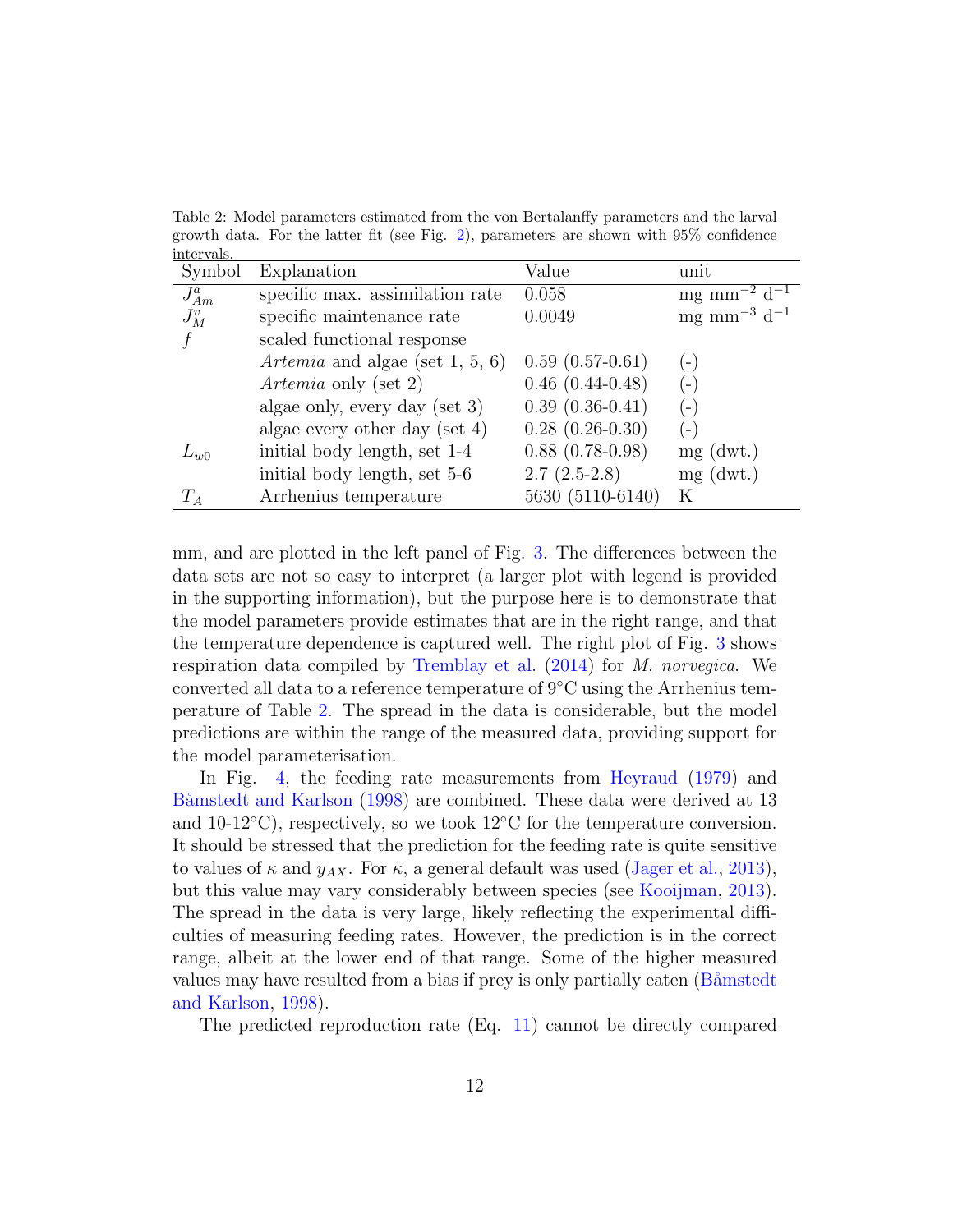

<span id="page-12-0"></span>Figure 3: Predicted (Eq. [5-7\)](#page-5-1) and measured respiration rates for krill. Left panel, data from [Saborowski et al.](#page-21-4) [\(2002\)](#page-21-4), who corrected values to a body size of 30 mm. Right panel, data from [Tremblay et al.](#page-21-5) [\(2014\)](#page-21-5) that we corrected to a temperature of  $9°C$ . Different symbols represent different data sets (see supp. info. for details).



<span id="page-12-1"></span>Figure 4: Predicted (Eq. [9\)](#page-5-2) and measured ingestion rates for krill. Model prediction is for ad libitum feeding and  $12°C$ , which is close to the temperature used in both experimental studies.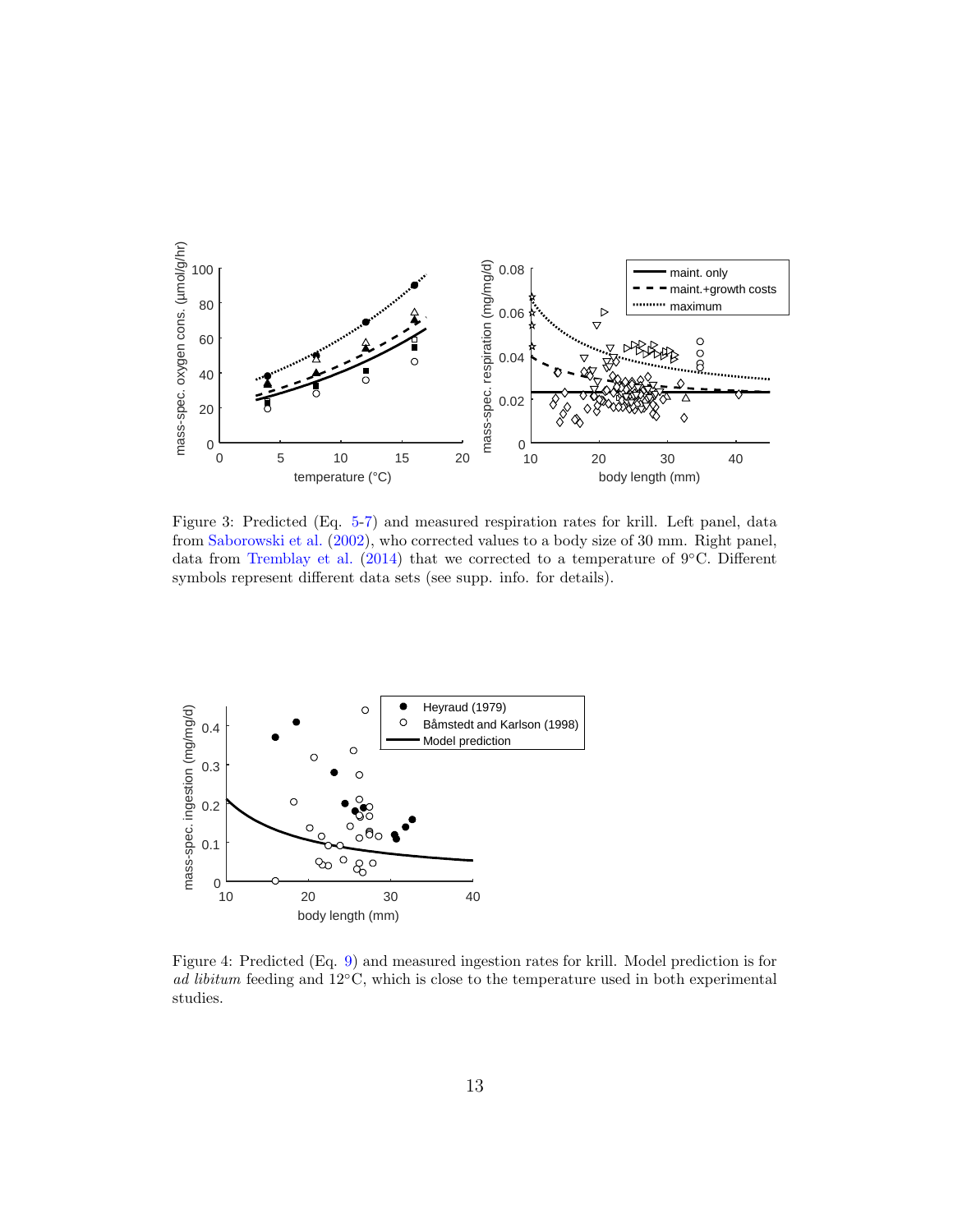to measured data; in the laboratory, krill do not go through multiple spawning cycles. A more indirect comparison is, however, feasible. [Cuzin-Roudy](#page-19-7) [\(2000\)](#page-19-7) determined the number of mature oocytes in individuals sampled from the field (same locations as those used for the reconstructions of the feeding history). These oocyte counts likely reflect the size of an egg batch at a spawning event, and are plotted versus body length in Fig. [5.](#page-14-0) To compare these batch sizes to the model estimates for the reproduction rate, we need the time between subsequent spawning events. Based on the estimates of [Cuzin-Roudy](#page-19-7) [\(2000\)](#page-19-7), we use two scenarios for our predicted batch size: a scenario representative for the Ligurian Sea  $(13°C, 150)$  and 15 days between spawning events) and one for the Kattegat (8<sup>°</sup>C, and 30 days between spawning events). For the feeding conditions, we assume ad libitum food availability  $(f = 1)$ ; the estimated batch size is thus the maximum possible for the defined temperature and spawning interval.

The results in Fig. [5](#page-14-0) show that the majority of the observed numbers of mature oocytes, in conjunction with the estimated spawning intervals, are consistent with the model predictions. Lower-than-expected oocyte counts can easily be explained by sub-optimal feeding conditions. Individuals with higher oocyte counts may have had a longer spawning interval. However, we should also consider that part of the energy for building the first batch(es) of eggs of the reproductive season may have resulted from the storage remaining after the non-reproductive period. The general correspondence between model predictions and data supports a value for  $\kappa$  close to the default of 0.8.

# 3.4. Reconstructing feeding history

We can now use the von Bertalanffy model of Eq. [1](#page-2-0) and [2,](#page-4-0) with the parameters in Table [2,](#page-11-0) to analyse the growth patterns derived for field populations over multiple years. If we apply a reasonable temperature profile for each field site, we can reconstruct the feeding history from data on body length versus age (see methods section). Only the reconstruction for the Kattegat (data from [Boysen and Buchholz,](#page-18-1) [1984\)](#page-18-1) is shown here in Fig. [6;](#page-16-0) the other two reconstructions can be found in the supporting information. The reconstructed scaled functional response  $(f)$  in the Kattegat varies seasonally, although within a rather narrow range. Also shown in Fig. [6](#page-16-0) is the predicted growth curve for continuous *ad libitum* conditions  $(f = 1)$ . This shows that the influence of the fluctuating temperature over the year is small, and that the growth curve is mainly influenced by the feeding situation.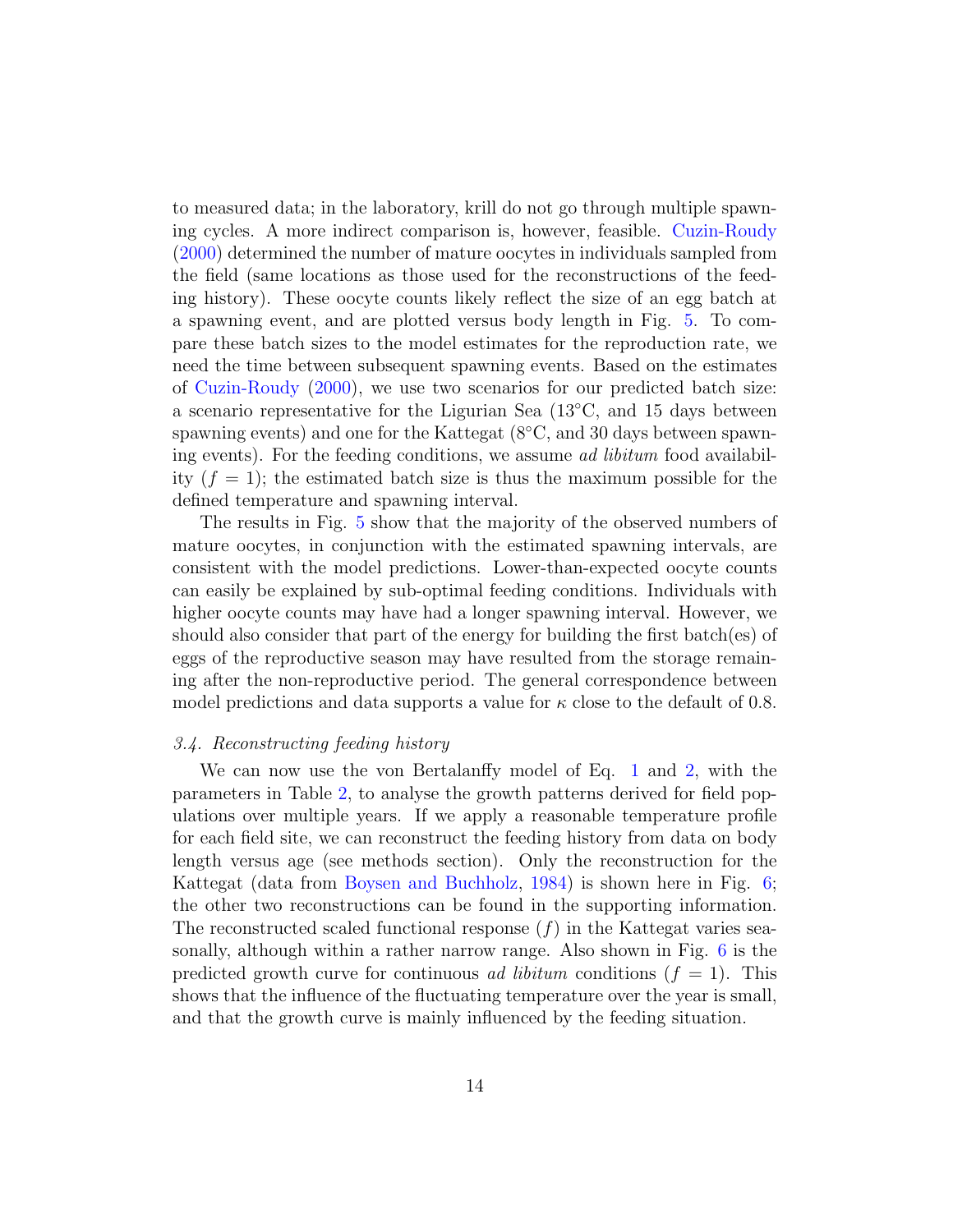

<span id="page-14-0"></span>Figure 5: Number of mature oocytes (as proxy for the size of an egg batch) versus body length; data from [Cuzin-Roudy](#page-19-7) [\(2000\)](#page-19-7). Model predictions from Eq. [11](#page-6-0) assuming ad libitum feeding; temperature and spawning interval according to two scenarios (see text).

In winter, a considerable amount of feeding apparently still occurs, as the predicted  $f$  does not fall below 0.5. This is a consequence of using the growth model of Eq. [1:](#page-2-0) lower values of f would lead to shrinking  $(dL_w/dt < 0)$ , which was not observed in the data set. However, this equation does not consider the possibility that the lipid storage may prevent shrinking during winter. Therefore, we performed another reconstruction in which shrinking was avoided by forcing  $dL_w/dt$  >= 0 in Eq. [1](#page-2-0) (Fig. [7\)](#page-16-1). This analysis represents the situation where the storage is always sufficient to cover the maintenance needs, and thus prevents shrinking. With this additional assumption, the uncertainty surrounding the food situation in winter becomes much larger. The uncertainty also increases dramatically at the end of the data set; as the animals are approaching their asymptotic size, the growth rate becomes less sensitive to the food level (as long as we don't allow shrinking). Without observations on body weight and composition (to differentiate between structure and storage), we have little possibility to decrease the confidence intervals on the reconstructed feeding history.

[Boysen and Buchholz](#page-18-1) [\(1984\)](#page-18-1) also report chlorophyll a content at 10-meter depth over the year, as a measure of phytoplankton concentration. This parameter shows clear peaks in spring and autumn, which are not prevalent in the reconstructions for the feeding history. It should be stressed that our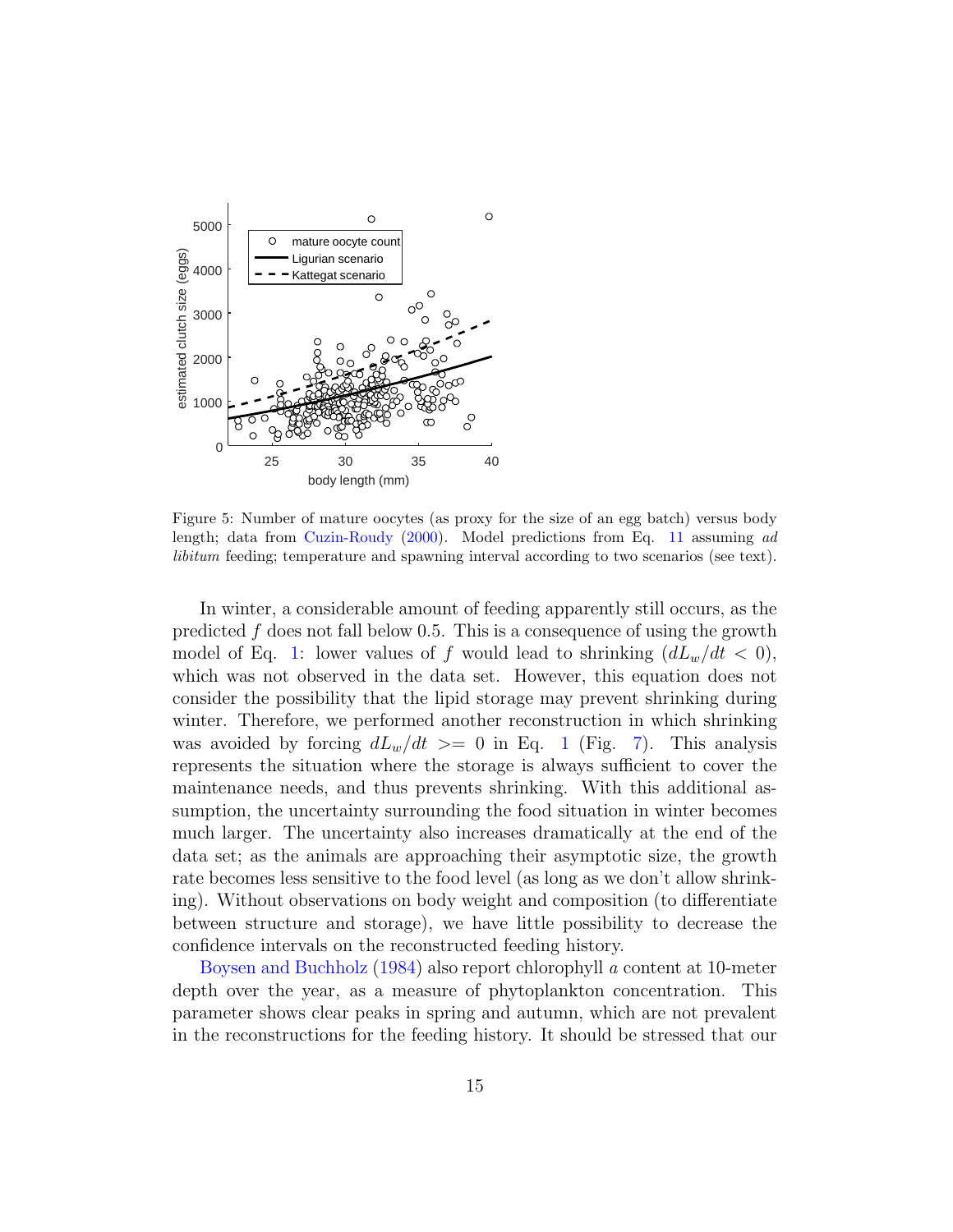reconstruction reflects what is eaten (or more accurately, assimilated) rather than what is available as phytoplankton. Feeding rates may already have saturated at relatively low food concentrations, krill (particularly the larger individuals) also feed on non-phytoplankton items, and during winter, feeding rates may well be low even when sufficient food is present (see [Teschke et al.,](#page-21-8) [2007,](#page-21-8) for Antarctic krill).

The estimated f over the first 50 days is quite low  $(0.4-0.6)$ , compared to the estimates for the 1- and 2-year older individuals in the same time of year (summer). These are small individuals (4-8 mm), and therefore likely to be furcilia larvae. Interestingly, this is consistent with the low estimated f for the larvae under laboratory conditions (Fig. [2,](#page-10-1) Table [2\)](#page-11-0). This observation thus strengthens the hypothesis that the slow initial growth is a physiological property of the species, and not an experimental artefact.

We assume that growth is only influenced by food and temperature, but that the energy-budget parameters are the same for each population. This assumption is debatable, especially considering the work of [Saborowski et al.](#page-21-4) [\(2002\)](#page-21-4), who provides a clear indication that populations can, over the long term, adapt their physiology to local conditions. It would thus be very interesting to study animals from different populations under controlled conditions, to see if and how their energy-budget parameters differ.

#### 3.5. Comparison to other species

We can now compare the parameters established for M. norvegica to other species that have been analysed with DEBkiss (Table [3\)](#page-17-0), as the parameters have exactly the same interpretation. To facilitate the comparison, we also recalculated the rate parameters to a common temperature. However, these results need to be interpreted with care, as species may have adapted to the environmental temperatures in their natural habitat (see [Saborowski et al.,](#page-21-4) [2002\)](#page-21-4).

The specific maintenance  $(J_M^v)$  and assimilation  $(J_{Am}^a)$  rates are larger for M. norvegica, than for E. superba. However, after accounting for the difference in reference temperature, the rates are quite similar. The larger body size of E. superba is mainly explained from a higher assimilation rate, rather than a reduced maintenance. The rate parameters for both krill species are strikingly similar to the values for the pond snail Lymnaea stagnalis (after temperature correction). These species have a rather similar size (in terms of structural body volume), but are only very distantly related. Comparing the krill species to the copepod *Calanus sinicus*, it is striking that the specific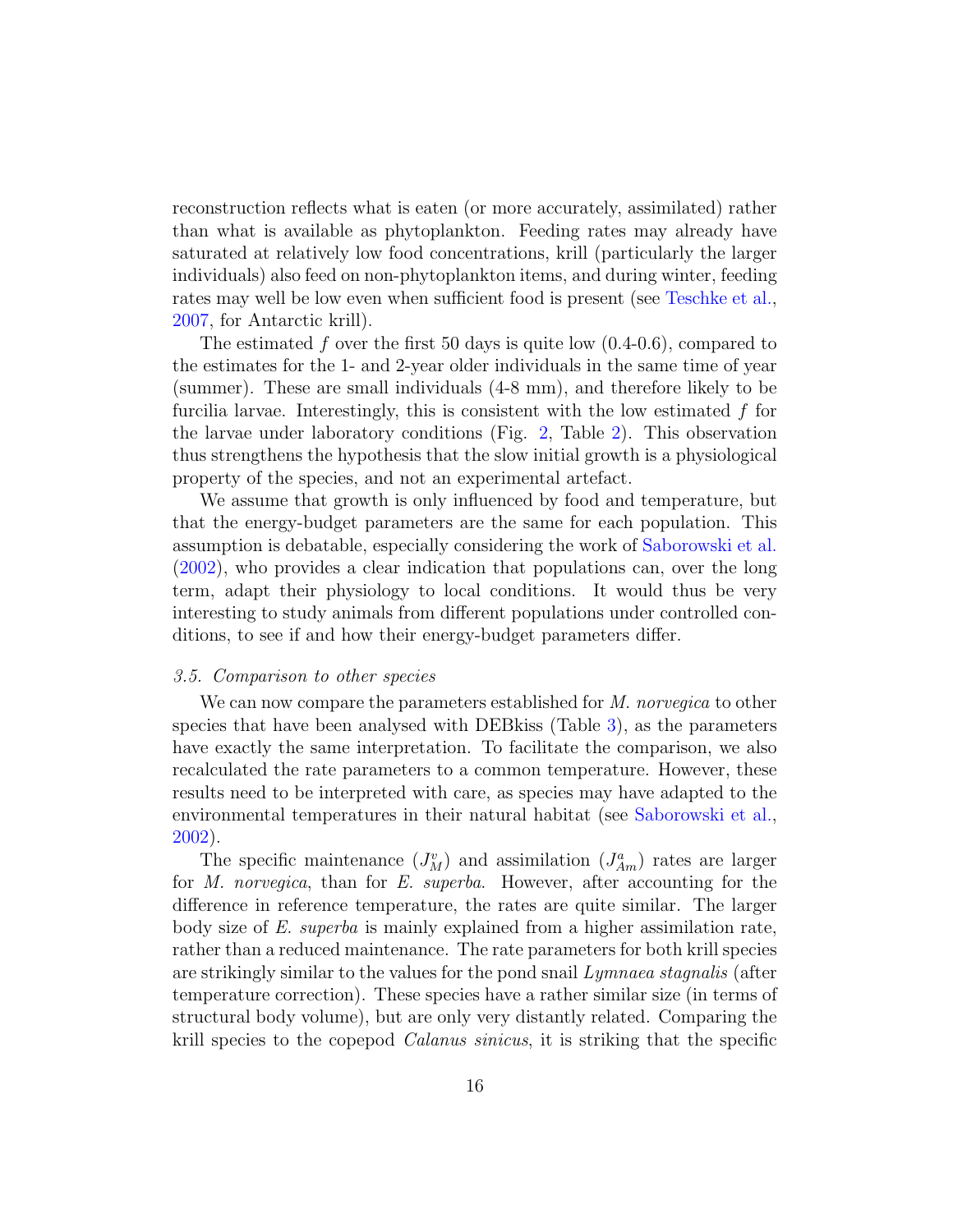

<span id="page-16-0"></span>Figure 6: Reconstruction of the feeding history (i.e., scaled functional response  $f$ , middle plot) for krill in the Kattegat, based on observed size at age (top plot). Thin line shows the predicted growth curve for constant *ad libitum* food availability. Bottom plot shows the assumed temperature profile. Apart from  $f$ , the only parameter estimated is the initial length  $(L_{w0} = 4.1$  mm).



<span id="page-16-1"></span>Figure 7: Alternative reconstruction of the feeding history (i.e., scaled functional response  $f$ ) for krill in the Kattegat, based on the assumption that krill do not shrink in winter due to their lipid storage.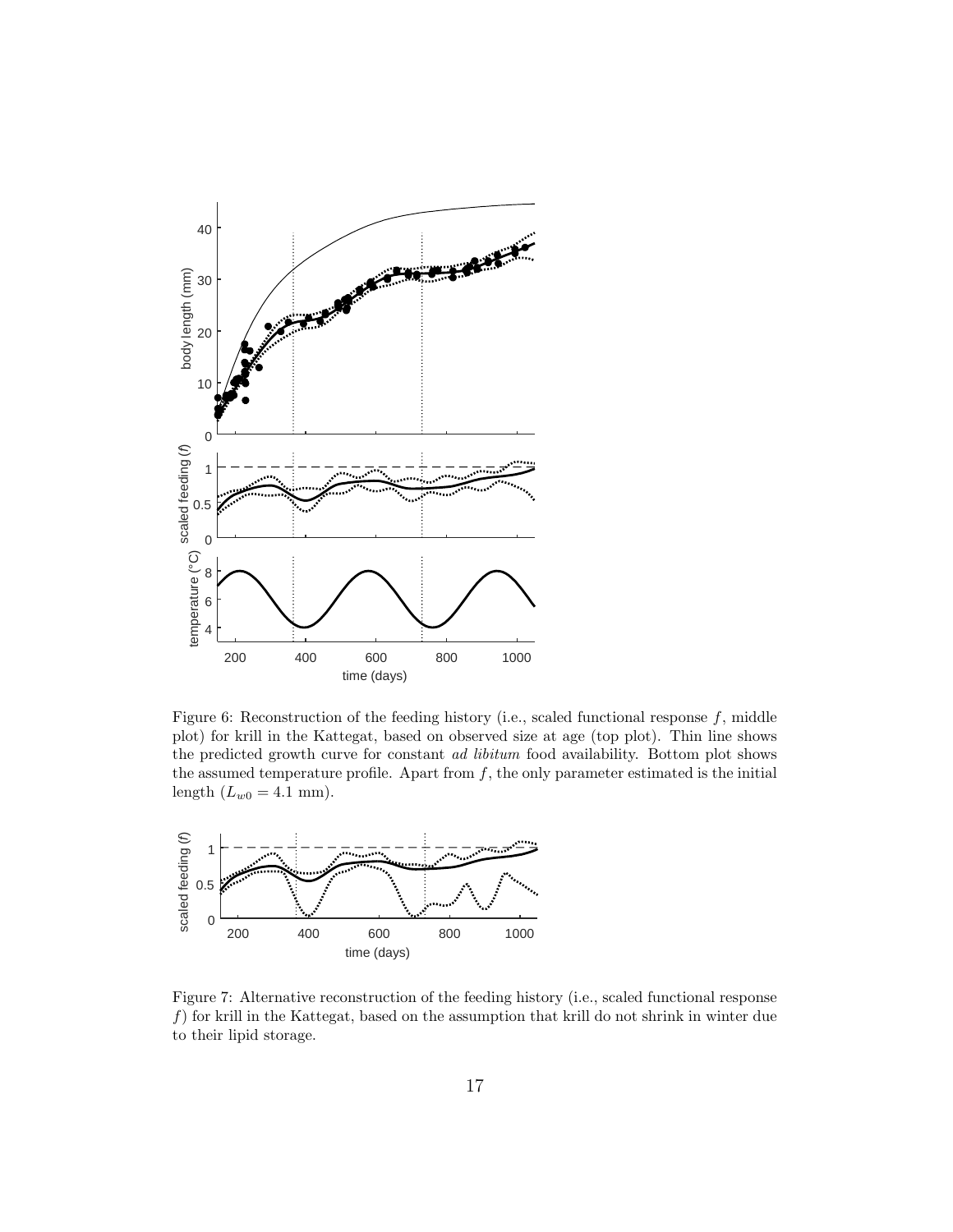<span id="page-17-0"></span>Table 3: Comparing the main energy-budget parameters among different species: northern Krill (M. norvegica), Antarctic krill (Euphausia superba), a copepod (Calanus sinicus), a springtail (*Folsomia candida*), and the pond snail (*Lymnaea stagnalis*). Values in parentheses are recalculated to a common temperature of  $10°C$ , using Eq. [2,](#page-4-0) applying the  $T_A$ established for each species (for  $E.$  superba the same value as for  $M.$  norvegica was assumed, and for L. stagnalis a default of 8000 K was used). An asterisk indicates where  $\kappa$ was fixed to a default value. Units for  $J_{Am}^a$  are mg mm<sup>-2</sup> d<sup>-1</sup>, and for  $J_M^v$  mg mm<sup>-3</sup> d<sup>-1</sup>.

| was more to a definite value. Then for $\sigma_{Am}$ are mg mm $\alpha$ , which for $\sigma_M$ mg mm $\alpha$ . |              |                                                                                                |          |           |                                                                    |
|-----------------------------------------------------------------------------------------------------------------|--------------|------------------------------------------------------------------------------------------------|----------|-----------|--------------------------------------------------------------------|
| <b>Species</b>                                                                                                  | $J_{Am}^a$   | $J_M^v$                                                                                        | $\kappa$ | $T_{ref}$ | Reference                                                          |
|                                                                                                                 |              | <i>M. norvegica</i> $(0.058)(0.062)$ $(0.0049)(0.0053)$ $0.8^*$ $9^{\circ}\text{C}$ this study |          |           |                                                                    |
| E. superba                                                                                                      |              |                                                                                                |          |           | $0.044$ (0.091) 0.0032 (0.0066) 0.8* 0°C Jager and Ravagnan (2015) |
| $C. \; sinicus$                                                                                                 |              | $0.036(0.036)$ $0.020(0.020)$ $0.8^*$                                                          |          |           | $10^{\circ}$ C Jager et al. (2015)                                 |
| F. candida                                                                                                      | 0.061(0.027) | 0.066(0.030)                                                                                   |          |           | $0.78$ 20°C Hamda (2014)                                           |
| L. stagnalis                                                                                                    |              | $0.19(0.066)$ $0.011(0.0038)$                                                                  |          |           | 0.62 $21^{\circ}$ C Barsi et al. (2014)                            |

assimilation is not too different, but that the maintenance rate is much higher in the copepod. The copepod is again not very different from the (rather similarly sized) terrestrial springtail *Folsomia candida*, when correcting the rates for the temperature difference.

These comparisons should be treated as preliminary; most data sets are not optimal for calibrating the model, and the values of most conversion factors is not easy to establish. Furthermore, several parameters were fixed in these analyses (including  $\kappa$  in several cases), which also implies a bias in the estimation of the other parameters. However, this table underlines the potential of the energy-budget framework to unify ecological research across taxa. It tentatively indicates that similar-sized species have similar energetics, and that body size (across the range of species in Table [3\)](#page-17-0) is mainly related to differences in specific maintenance needs, although clearly more work is needed to test these trends. Interestingly, [Kooijman](#page-20-10) [\(2013\)](#page-20-10) found very similar trends in the parameters of the standard DEB model, for a much larger number of animal species, and provides a (speculative but testable) hypothesis to explain it.

## 4. Conclusions

In this study, we demonstrate how a minimal data set on life history can be used to parameterise the energy budget of northern krill. Large uncertainties remain, especially for the value of  $\kappa$  (the allocation to growth and maintenance, Fig. [1\)](#page-3-0), on the rules for build up and use of lipid storage,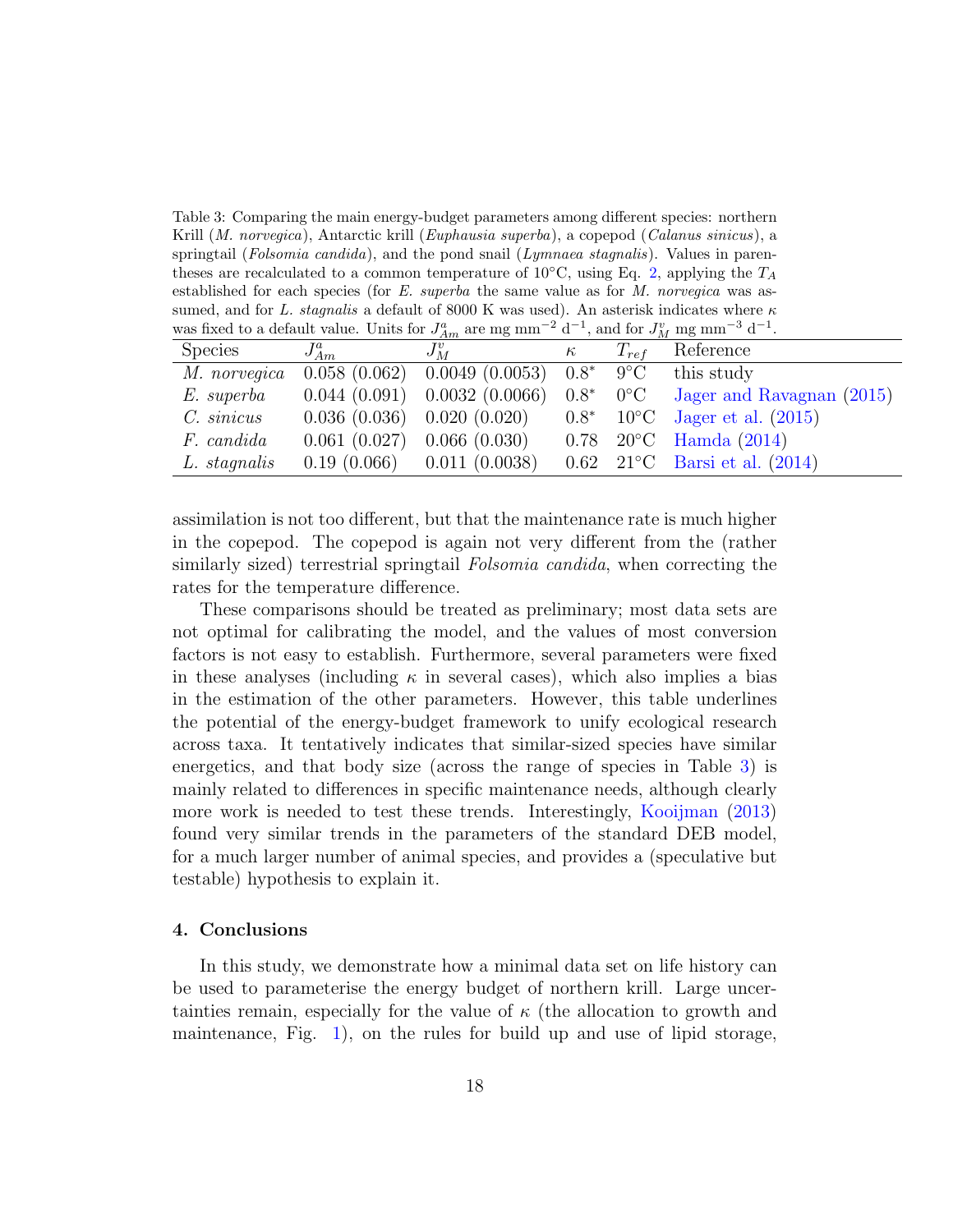and on the fuelling of the reproductive output. However, the correspondence of the model predictions for feeding, respiration and egg batch size to measured data lends credence to the current parameterisation. The available information was sufficient to allow for a reconstruction of the feeding history (as scaled functional response,  $f$ ) from growth patterns in the field. Larval stages grow slower than expected from the later stages, which points at some form of metabolic acceleration.

The DEBkiss model provides a simple framework to analyse a diverse range of observations on life-history traits in a consistent and quantitative manner. Furthermore, it provides a solid basis for comparing different species of krill, and even to compare krill to much more distantly related species in a meaningful manner. As such, simple energy-budget models are a useful quantitative tool for ecological research.

## 5. Acknowledgements

This study was financially supported by the Research Council of Norway through the grant 204023/E40 "Integrated model system: Risk and Ecosystem Based Management of Arctic waters", WP3: "Energetics as a link from sub-individuals to populations."

# References

- <span id="page-18-0"></span>Barsi, A., Jager, T., Collinet, M., Lagadic, L., Ducrot, V., 2014. Considerations for test design to accommodate energy-budget models in ecotoxicology: a case study for acetone in the pond snail Lymnaea stagnalis. Environmental Toxicology and Chemistry 33, 1466–1475.
- <span id="page-18-1"></span>Boysen, E., Buchholz, F., 1984. Meganyctiphanes norvegica in the Kattegat. Studies on the annual development of a pelagic population. Marine Biology 79, 195–207.
- <span id="page-18-2"></span>Båmstedt, U., 1976. Studies on deep-water pelagic community of korsfjorden, western norway. changes in size and biochemical composition of *Meganyc*itiphanes norvegica (Euphausiacea) in relation to its life cycle. Sarsia 61, 15–30.
- <span id="page-18-3"></span>Båmstedt, U., Karlson, K., 1998. Euphausiid predation on copepods in coastal waters of the northeast atlantic. Marine Ecology Progress Series 172, 149–168.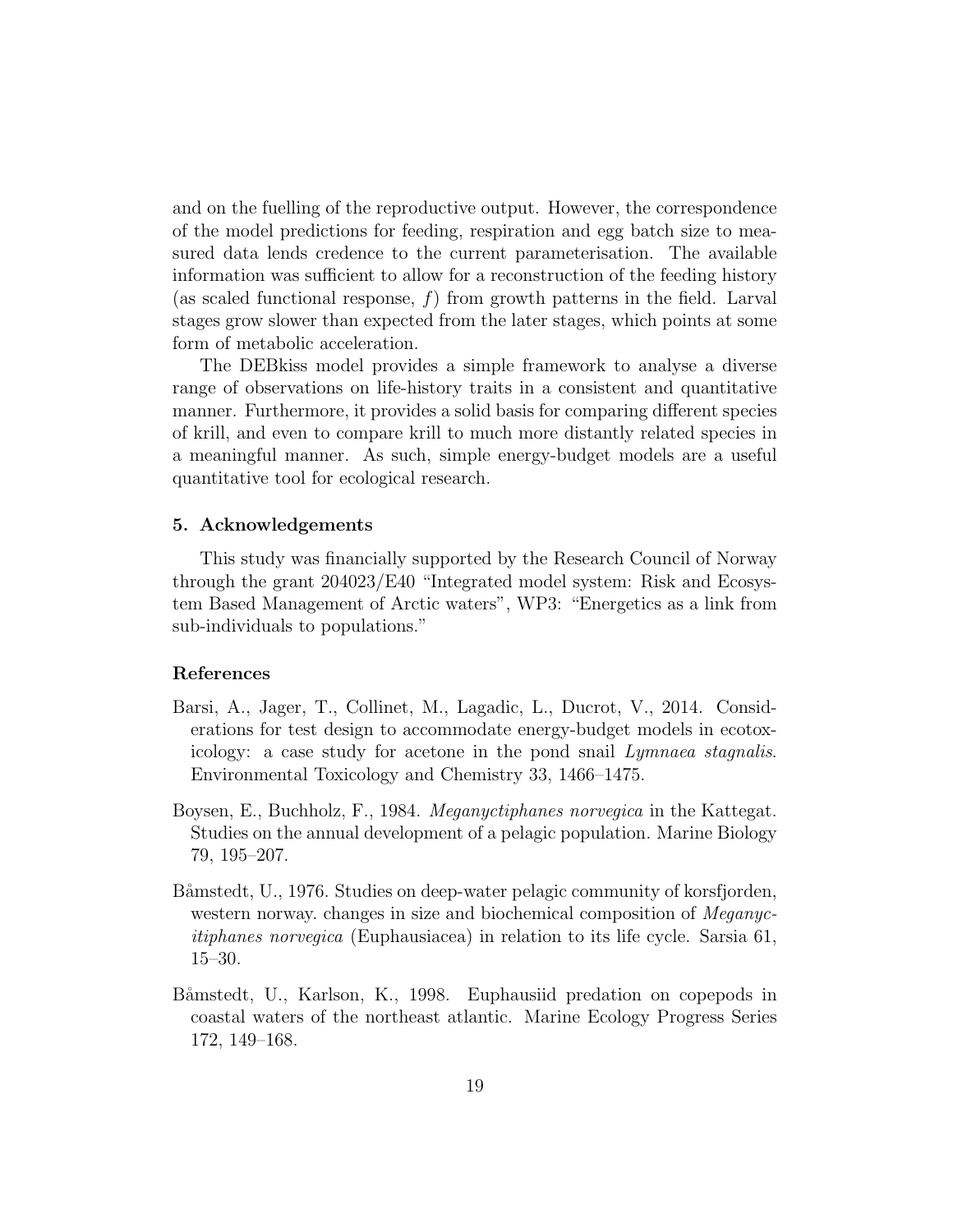- <span id="page-19-3"></span>Brey, T., Müller-Wiegmann, C., Zittier, Z.M.C., Hagen, W., 2010. Body composition in aquatic organisms. a global data bank of relationships between mass, elemental composition and energy content. Journal of Sea Research 64, 334–340.
- <span id="page-19-7"></span>Cuzin-Roudy, J., 2000. Seasonal reproduction, multiple spawning, and fecundity in northern krill, Meganyctiphanes norvegica, and Antarctic krill, Euphausia superba. Canadian Journal of Fisheries and Aquatic Sciences 57, 6–15.
- <span id="page-19-5"></span>Cuzin-Roudy, J., 2010. Reproduction in northern krill (Meganyctiphanes norvegica Sars). Advances in Marine Biology 57, 199–230.
- <span id="page-19-0"></span>Cuzin-Roudy, J., Tarling, G.A., Strömberg, J.O., 2004. Life cycle strategies of Northern krill (Meganyctiphanes norvegica) for regulating growth, moult, and reproductive activity in various environments: the case of fjordic populations. Ices Journal of Marine Science 61, 721–737.
- <span id="page-19-1"></span>Freitas, V., Cardoso, J., Santos, S., Campos, J., Drent, J., Saraiva, S., Witte, J.I., Kooijman, S.A.L.M., Van der Veer, H.W., 2009. Reconstruction of food conditions for Northeast Atlantic bivalve species based on Dynamic Energy Budgets. Journal of Sea Research 62, 75–82.
- <span id="page-19-2"></span>Groeneveld, J., Johst, K., Kawaguchi, S., Meyer, B., Teschke, M., Grimm, V., 2015. How biological clocks and changing environmental conditions determine local population growth and species distribution in antarctic krill (Euphausia superba): a conceptual model. Ecological Modelling 303, 78–86.
- <span id="page-19-8"></span>Hamda, N.T., 2014. Mechanistic models to explore combined effects of toxic chemicals and natural stressing factors: case study on springtails. PhD thesis, Jagiellonian University, Krakow/VU University Amsterdam (http://hdl.handle.net/1871/50121).
- <span id="page-19-4"></span>Heyraud, M., 1979. Food ingestion and digestive transit time in the euphausiid Meganyctiphanes norvegica as a function of animal size. Journal of Plankton Research 1, 301–311.
- <span id="page-19-6"></span>Ikeda, T., Dixon, P., 1982. Body shrinkage as a possible over-wintering mechanism of the Antarctic krill, Euphausia superba Dana. Journal of Experimental Marine Biology and Ecology 62, 143–151.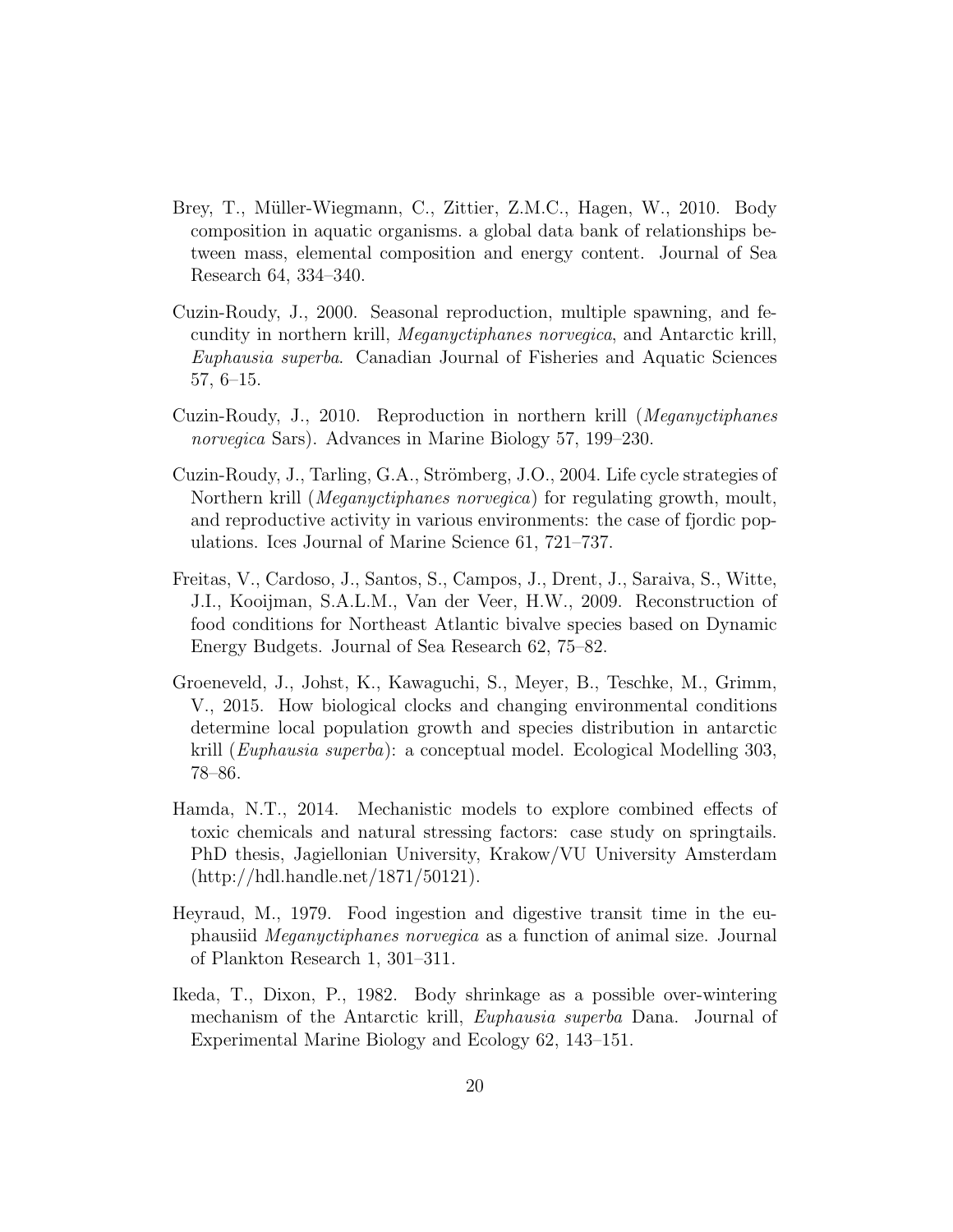- <span id="page-20-7"></span>Jager, T., 2015. DEBkiss. A simple framework for animal energy budgets. Leanpub: [https://leanpub.com/debkiss\\_book](https://leanpub.com/debkiss_book), Version 1.4.
- <span id="page-20-0"></span>Jager, T., Martin, B.T., Zimmer, E.I., 2013. DEBkiss or the quest for the simplest generic model of animal life history. Journal of Theoretical Biology 328, 9–18.
- <span id="page-20-1"></span>Jager, T., Ravagnan, E., 2015. Parameterising a generic model for the dynamic energy budget of Antarctic krill, Euphausia superba. Marine Ecology Progress Series 519, 115–128.
- <span id="page-20-2"></span>Jager, T., Salaberria, I., Hansen, B.H., 2015. Capturing the life history of the marine copepod *Calanus sinicus* into a generic bioenergetics framework. Ecological Modelling 299, 114–120.
- <span id="page-20-10"></span>Kooijman, S.A.L.M., 2013. Waste to hurry: dynamic energy budgets explain the need of wasting to fully exploit blooming resources. Oikos 122, 348–357.
- <span id="page-20-9"></span>Kooijman, S.A.L.M., 2014. Metabolic acceleration in animal ontogeny: an evolutionary perspective. Journal of Sea Research 94, 128–137.
- <span id="page-20-5"></span>Labat, J.P., Cuzin-Roudy, J., 1996. Population dynamics of the krill Meganyctiphanes norvegica (M. Sars, 1857) (Crustacea: Euphausiacea) in the Ligurian Sea (NW Mediterranean sea). Size structure, growth and mortality modelling. Journal of Plankton Research 18, 2295–2312.
- <span id="page-20-4"></span>Le Roux, A., 1974. Observations sur le développement larvaire de *Meganyc*tiphanes norvegica (Crustacea: Euphausiacea) au laboratoire. Marine Biology 26, 45–56.
- <span id="page-20-8"></span>Lindley, J.A., Robins, D.B., Williams, R., 1999. Dry weight carbon and nitrogen content of some euphausiids from the north Atlantic Ocean and the Celtic Sea. Journal of Plankton Research 21, 2053–2066.
- <span id="page-20-6"></span>Martin, B.T., Zimmer, E.I., Grimm, V., Jager, T., 2012. Dynamic Energy Budget theory meets individual-based modelling: a generic and accessible implementation. Methods in Ecology and Evolution 3, 445–449.
- <span id="page-20-3"></span>Nicol, S., 2000. Understanding krill growth and aging: the contribution of experimental studies. Canadian Journal of Fisheries and Aquatic Sciences 57, 168–177.